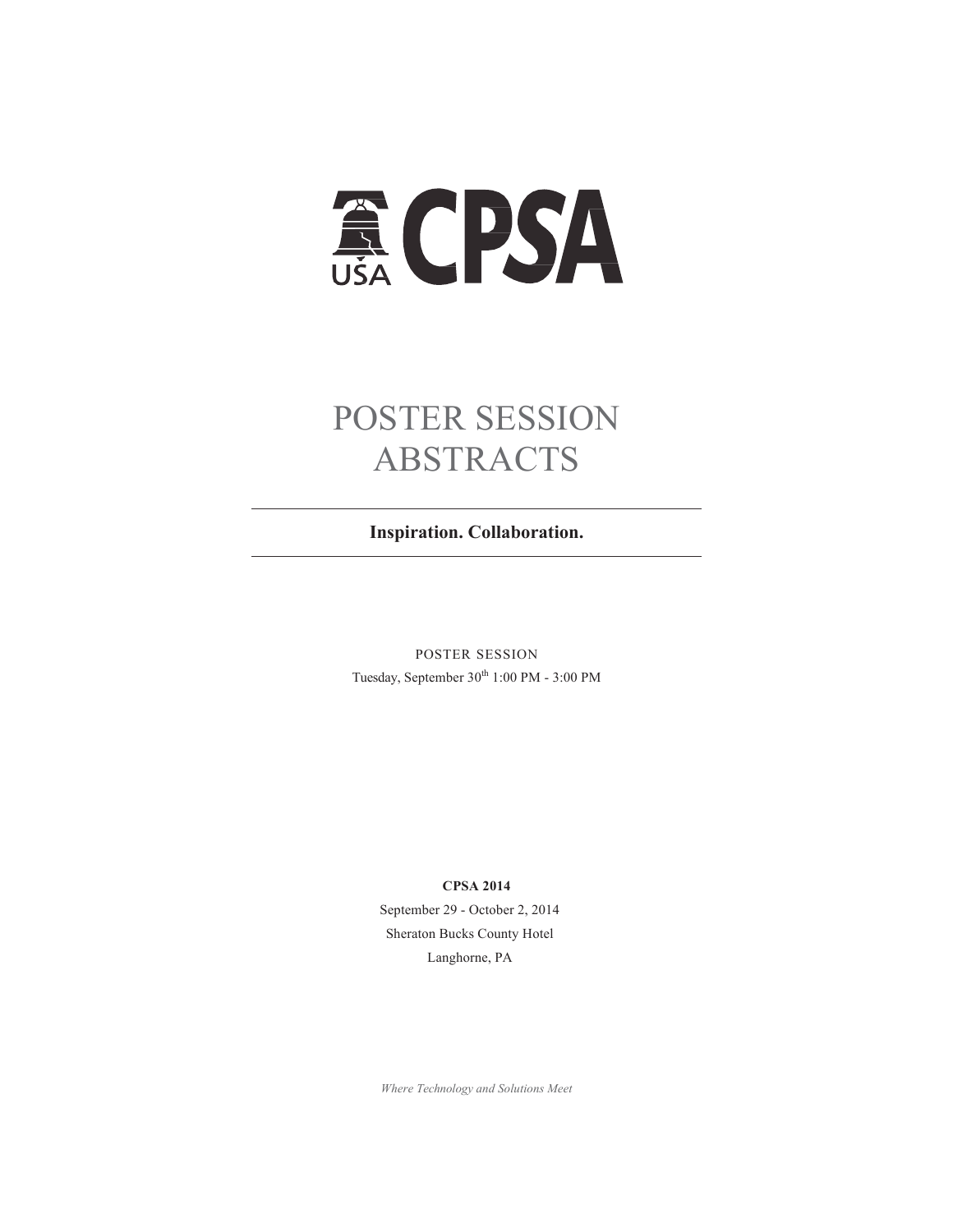

#### **# Poster Title**

- 1. Intentionally Left Blank
- 2. Combining Laser Ablation Electrospray Ionization Mass Spectrometry Imaging with Collision Cross Section for Improved Metabolic Profiling from Clinical Samples; Peggi M. Angel; Protea Biosciences, Morgantown, West Virginia
- 3. Assessment of the ionKey/MS $^{TM}$  technology to reach ultra high level of sensitivity for bioanalysis quantification of large molecules in plasma; Louis-Philippe Morin<sup>1</sup>, Sukhdev Bangar<sup>2</sup>, Paul Rainville<sup>2</sup> Erin Chambers<sup>2</sup>, Mary Lame<sup>2</sup>, Fabio Garofolo<sup>1\* 1</sup>Algorithme Pharma Inc., Laval, Québec, Canada <sup>2</sup>Waters Corporation, 100 Cummings Center, Beverly, MA, USA
- 4. A Novel Metabolomics-Based Assay for Pre-Analytical Quality Control of Human EDTA Plasma; Schiewe, H.-J. (2), Kamlage, B.(1), Bethan, B.(1), Peter, E. (1), González Maldonado, S. (1), Schmitz, O. (1), Schatz, P.(2); (1) metanomics GmbH, Tegeler Weg 33, 10589 Berlin, Germany; (2) Metanomics Health GmbH, Tegeler Weg 33, 10589 Berlin, **Germany**
- 5. Advanced NMR Strategies for the Elucidation of Complex Molecular Structures; Janine N. Brouillette<sup>1</sup>, Michel Frederich<sup>2</sup>, Luc Angenot<sup>2</sup>, Alembert T. Tchinda<sup>3</sup>, Alexei V. Buevich<sup>1</sup>, R. Thomas Williamson<sup>1</sup>, and Gary E. Martin<sup>1</sup>; <sup>1</sup> Merck Research Laboratories, Process & Analytical Chemistry, NMR Structure Elucidation Group, West Point, PA.<sup>2</sup> Universite de Liege, Departement de Pharmacie, Belgium<sup>3</sup> Institute of Medical Research and Medicinal Plants Studies (IMPM), Ministry of Scientific Research and Innovation, Yaounde, Cameroon
- 6. Rapid Global Proteomic Analysis of Acetaminophen induced protein changes in Liver Tissue: Identification of Biomarkers for (potential) early detection of Toxicity in 3D Human Liver Microtissues; Claudia Escher<sup>1</sup>, Roland Bruderer<sup>1</sup>, Reto Ossola<sup>1</sup>, Patrina Gunness<sup>2</sup>, Magdalena Bober<sup>1</sup>, Lukas Reiter<sup>1</sup>, Yulia Butscheid<sup>1</sup>, Jens M. Kelm<sup>2</sup>, Oliver Rinner<sup>1</sup>, Simon Messner<sup>2</sup>; <sup>1</sup>Biognosys AG, Schlieren, Switzerland, www.biognosys.ch; <sup>2</sup>InSphero AG, Schlieren, Switzerland, www.insphero.com
- $\overline{7}$ . Trans-mitochondrial  $^{13}$ C-flux analysis supports an important role of non-oxidative metabolism in insulin secretion in human islets.; Tiago Alves, Rebecca Pongratz, OrLando Yarbrough, Gary Cline, Graeme Mason, Richard Kibbey; Yale University School of Medicine, New Haven
- 8. Using Tof MRM, Target Enhancement and Ion Mobility for Quantitation using a Time-of-Flight Mass Spectrometer; Mark Wrona, Yun Alelyunas, Paul Rainville, Russell Mortishire-**Smith**
- 9. Combining On-Bead Conjugation and MS Analysis following IdeS Digestion Simplifies the Production and Characterization of ADCs; Chris Hosfield<sup>1</sup>, Philip Compton<sup>2</sup>, Becky Godat<sup>1</sup>, Kevin Cook<sup>1</sup>, Sergei Saveliev<sup>1</sup>, Archer Smith<sup>2</sup>, Nidhi Nath<sup>1</sup>, Paul Thomas<sup>2</sup>, Neil L. Kelleher<sup>2</sup>, Michael Rosenblatt<sup>1</sup> and Marjeta Urh<sup>1</sup> (<sup>1</sup> Promega <sup>2</sup> Northwestern)

10. Quantitation of Cholesterol and 4β Hydroxycholesterol in Human Plasma using Surrogate Matrix and ESI-LC/MS/MS; Barry R. Jones<sup>1</sup>; John E. Buckholz<sup>1</sup>; Kathlyn McCardle<sup>1</sup>; Emily King<sup>1</sup>, Parya Nouri<sup>2</sup>, Jenny Zhang<sup>21</sup>Quintiles Bioanalytical and ADME Labs, Ithaca, NY;<br><sup>2</sup>Clinical Assay Craup, Clabel Innovative Pharma Business, Pfizer, Crates, CT <sup>2</sup>Clinical Assay Group, Global Innovative Pharma Business, Pfizer, Groton, CT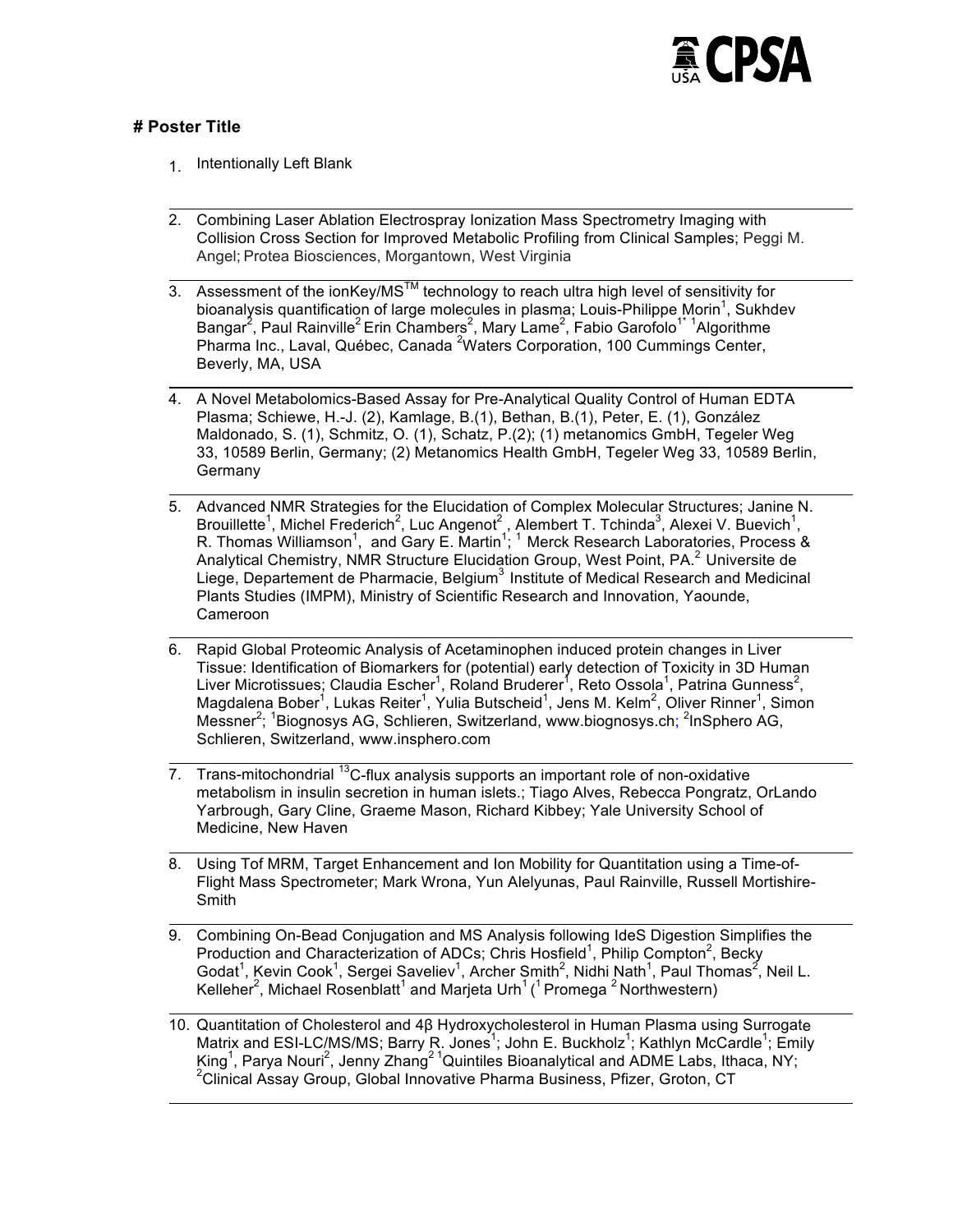

- 11. Metabolite profiling reveals druggable metabolic distinctions between basal-like and nonbasal-like triple-negative breast cancers Jeffrey R. Peterson\*, Alexander Beatty\*, Lauren Fink\*, Alexander Strigun<sup>§</sup>, Erik Peter<sup>§</sup>, Hajo Schiewe<sup>\$</sup>, Ulrike Rennefahrt<sup>§</sup> \*Fox Chase Cancer Center, 333 Cottman Avenue, Philadelphia, PA 19111; § metanomics GmbH & \$ Metanomics Health GmbH, Tegeler Weg 33, 10589 Berlin, Germany
- 12. Development of Chip-based Nanobore Column Platform with Universal Connectivity, Column Heating and Sheath Gas Capability; Helena Svobodova, Amanda Berg, Gary A. Valaskovic; New Objective, Inc., Woburn, MA
- 13. Maximizing Nanoflow Spray Stability and Sensitivity Using Automated Emitter Rinsing; Amanda Berg, Helena Svobodova, Gary Valaskovic;New Objective, Inc.

14. Intentionally Left Blank

- 15. Alternatives to Traditional Bioanalytical Techniques; Lori Payne, Intertek Life Sciences, USA; Andrew Brotherhood, Sophie Rothwell, Ashleigh Wake, Lorna Kettle, Intertek Life Sciences, UK
- 16. Multiple Aliquot Extraction Of Blood Plasma; <sup>1</sup>Fred Regnier, <sup>1</sup>Tim Woenker, <sup>1</sup>JinHee Kim,  $^2$ Jiri Adamec, and <sup>1</sup>Tim Schlabach. <sup>1</sup>Novilytic, West Lafayette, IN 47906 and <sup>2</sup>University of Nebraska, Lincoln, NB 68598.
- 17. Development of a High-throughput LC-MS/MS Assay for Pain Management Panel from Urine; H. Qiao, J. Ye, E. Majdi, L. Cousins. IONICS Mass Spectrometry Group Inc., Bolton, ON, Canada
- 18. A Novel 6x5 LC-MS/MS Peptide Reference Mixture of Instrument Performance Monitoring; Michael Rosenblatt, Ethan Strauss, Kevin Cook and Marjeta Urh - Promega Corporation, Madison, WI
- 19. The use of pure shift gHSQC nmr as a vital tool in the structure elucidation of subnanomole range compounds; James H. Small, Gary E. Martin, and R. Thomas Williamson, Merck Research Laboratories, Rahway, NJ 07065
- 20. LC-MS/MS Method for the Detection of Free Thyroxineand Free TriIodothyronine by Using an Ultra-High Sensitive Triple Quadrupole Tandem Mass Spectrometer; Zhi-Xin Yuan, Frenny Ruparelia, Verena Gounden, Steven. J. Soldin, Ellie Majdi; National Institutes of Health, Bethesda, IONICS Mass Spectrometry, Bolton Ontario
- 21. Synthesis and Structure Elucidation of Interesting Oxidative Phase I Metabolites of Suvorexant; James Small, Steven Pitzenberger, Chris Cox, Paul Coleman, Semhal Berhane, Ray McClain, Dan Cui, Tammie Cabalu, Bo Liu, Jingjun Yin, John Limanto and Debra Wallace; Merck
- 22. Minimize the Cyber Attack Surface of Medical Devices; Mark Janeczko; Dedicated Computing, Waukesha, WI
- 23. Automated Structure Elucidation of Unknown Metabolites in Pharmaceutical and Metabolomics Studies using Tandem Mass Spectral Data and the Masspec Algorithm; Marshall M. Siegel, Gary Walker; MS Mass Spec Consultants, Fair Lawn, NJ
- 24. Analysis of polysorbates in biotherapeutic products using two-dimensional HPLC coupled with mass spectrometer; Authors: William Hedgepeth, Kenichiro Tanaka; Shimadzu Scientific Instruments, Inc., Columbia MD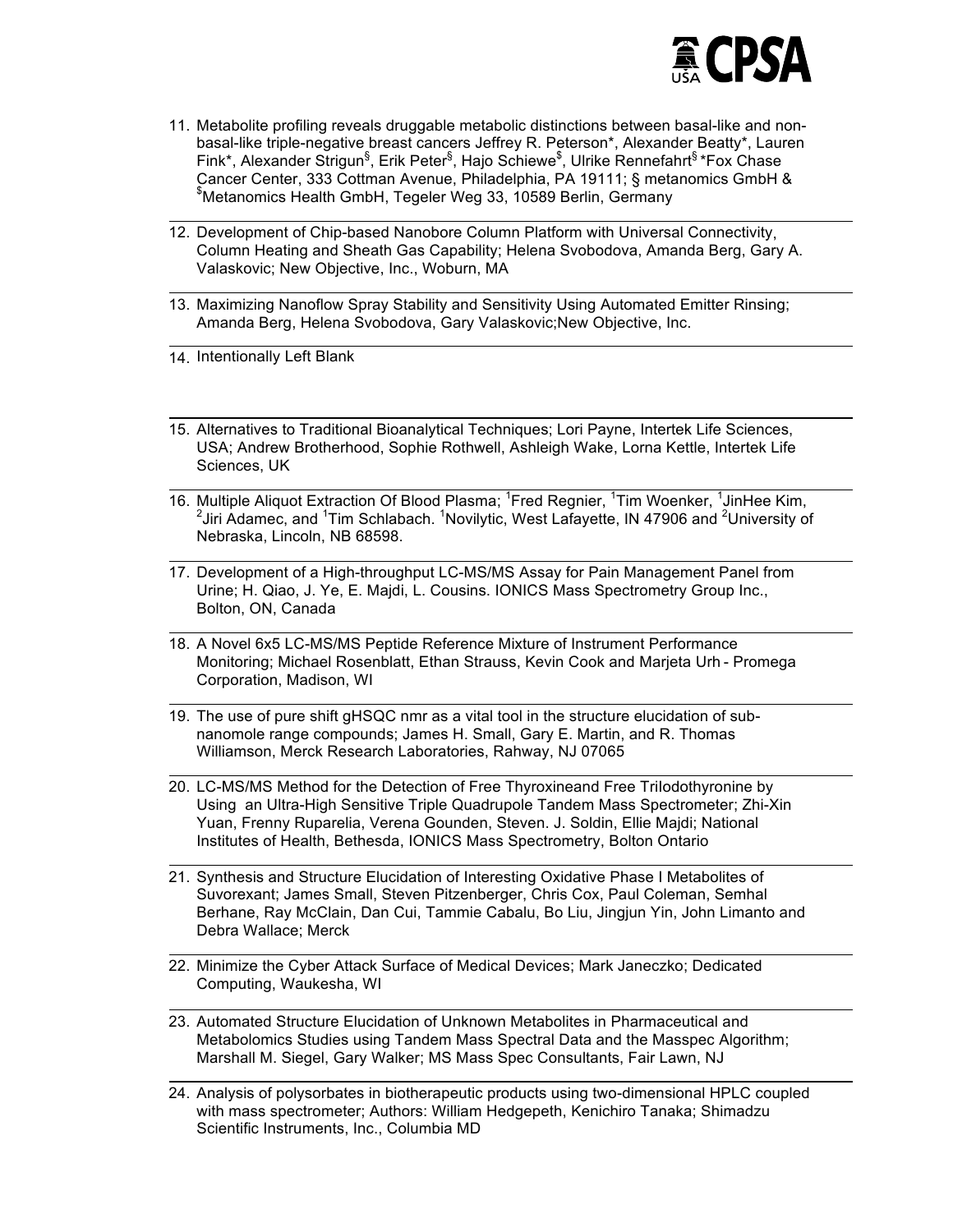

- 25. In-Vitro ADC Linker Stability Investigations in Biological Matrices, Kristen Jurusik, Sherry Wang, Matthew Szapacs, Yanwen Qian, Christopher Evans, GlaxoSmithKline, King of Prussia, PA
- 26. Determination of Drugs in Serum using Heart-cutting Two-dimensional Ultra High Performance Liquid Chromatography, Kenichiro Tanaka, William Hedgepeth\_Shimadzu Scientific Instruments, Inc., Columbia, Maryland
- 27. A Rapid and Reproducible Immuno-MS Platform from Sample Collection to Quantitation of IgG, Rachel Lieberman1, David Colquhoun1, Jeremy Post1, Brian Feild1, Scott Kuzdzal1, Fred Regnier2, 1Shimadzu Scientific Instruments, Columbia, MD, USA 2Novilytic L.L.C, North Webster, IN, USA
- 28. Application of Unique Stationary Phases for Effective RPLC Method Development, Thomas J. Waeghe, Carl L. Zimmerman, Geoffrey Faden, MAC-MOD Analytical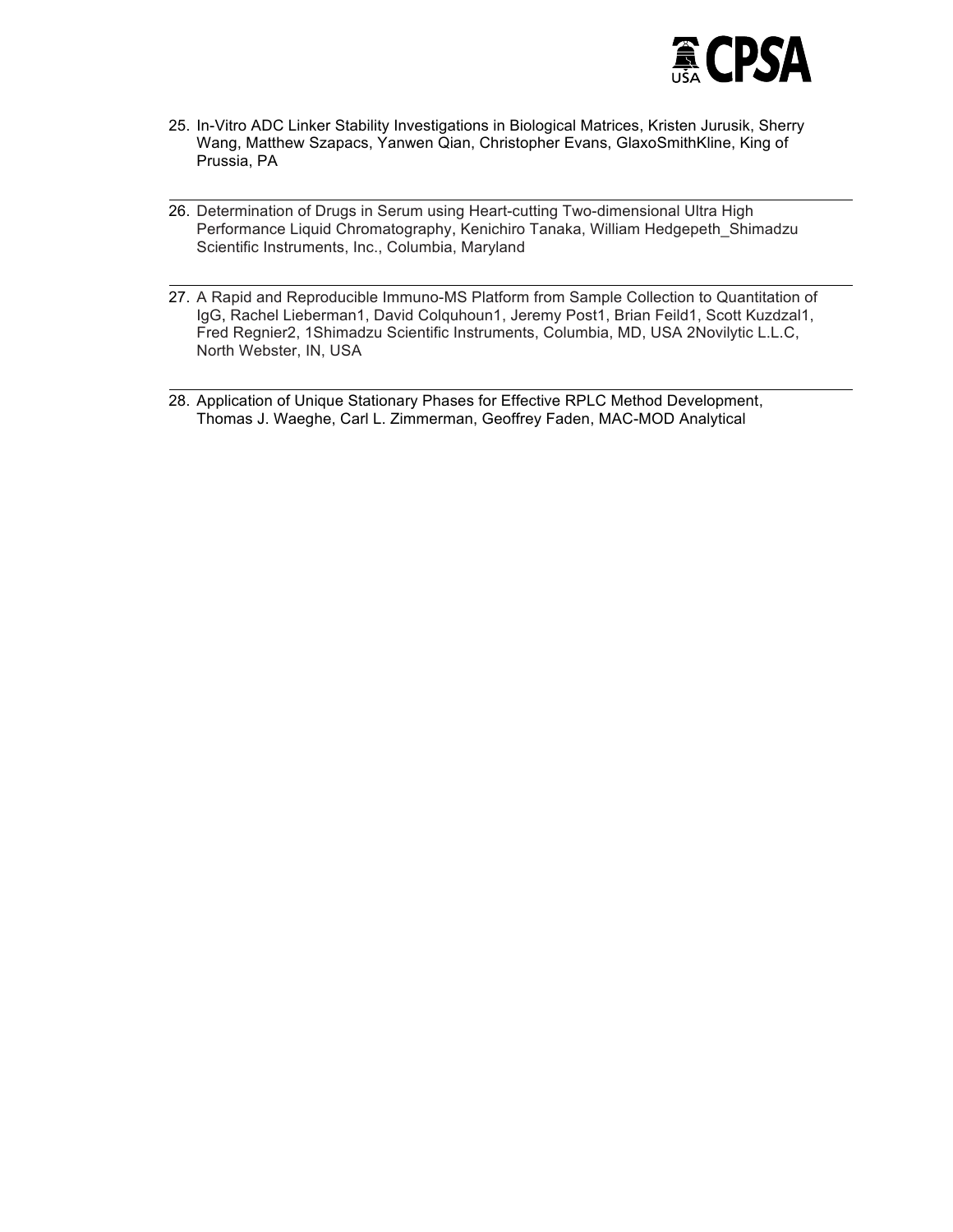

**Intentionally Left Blank**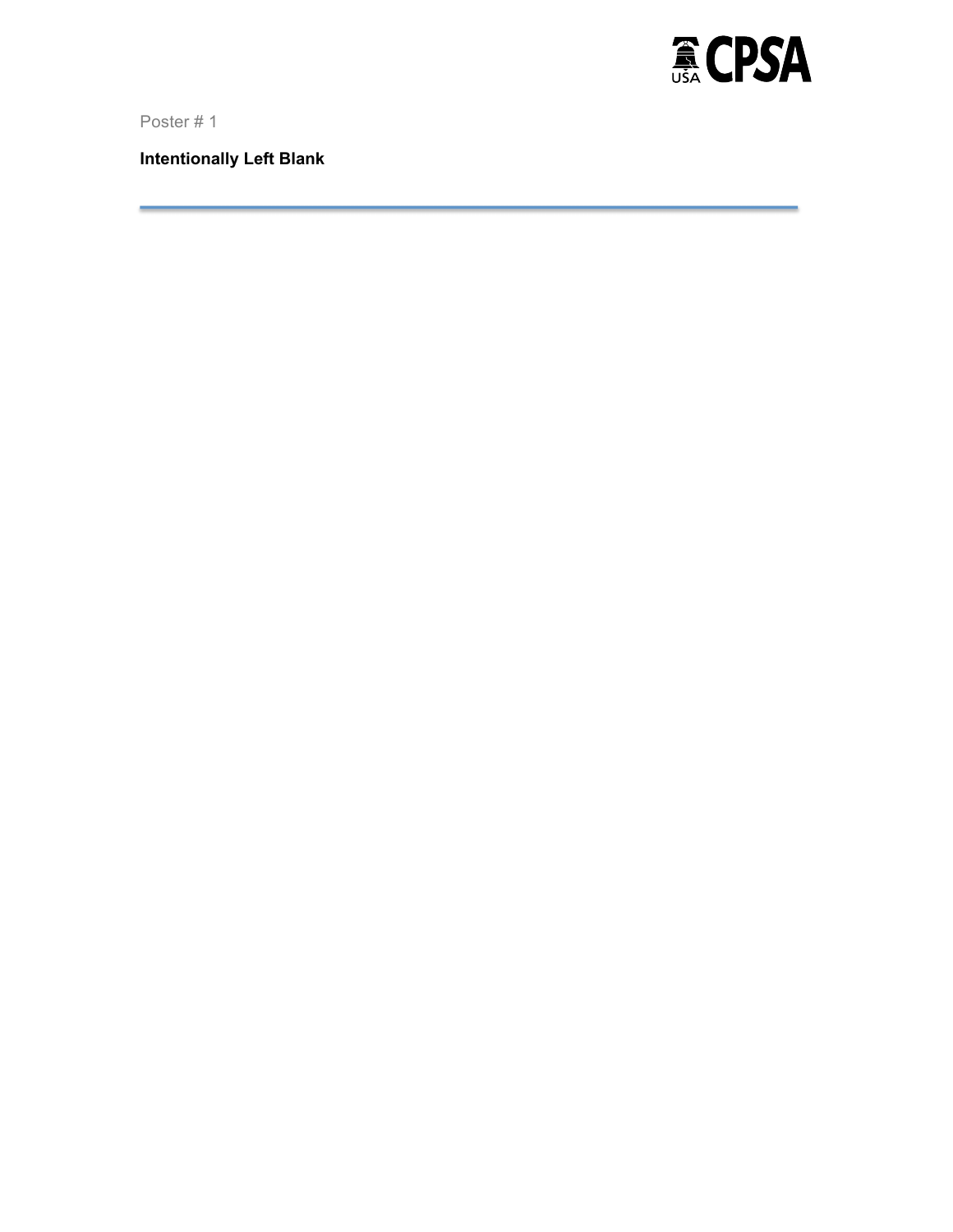

# **Combining Laser Ablation Electrospray Ionization Mass Spectrometry Imaging with Collision Cross Section for Improved Metabolic Profiling from Clinical Samples**

Peggi M. Angel<sup>2</sup>; Callee Walsh<sup>2</sup>; Greg Kilby; Pamela Cantrell<sup>2</sup>; James Langridge<sup>1</sup>; Giuseppe Astarita<sup>1</sup>, <sup>1</sup>Waters Corporation, Milford, MA; <sup>2</sup>Protea Biosciences, Morgantown, WV

Laser Ablation Electrospray Ionization Mass Spectrometry (LAESI-MS) is an innovative technology that allows imaging mass spectrometry and molecular signature profiling on complex clinical samples ranging from tissues to high throughput well plate analyses. The "sweet spot" for LAESI analysis is in the small molecule range, targeting pharmaceutical and metabolite distribution within samples. However, a main problem in any platform for metabolic analysis is that there often are numerous candidates under one isobaric peak, which limits a complete definition of the metabolite. Here, we discuss analytical strategies using collision cross sections (CCS) generated by traveling wave ion mobility mass spectrometry (TWIMS) to increase confidence in metabolic identifications from complex samples. We show that coupling LAESI with TWIMS generates CCS that match CCS collected using traditional liquid chromatography coupled to electrospray ionization. Comparison of LAESI-TWIMS imaging data generated from normal and Alzheimer's brain tissue sections shows that CCS is a highly useful tool in generating biologically relevant metabolic information from complex clinical samples.

#### Methods

Travelling-wave ion mobility mass spectrometers (Waters Synapt G2-Si HDMS) located in different laboratories, were used to derive CCS values for a variety of lipid and metabolic standards. Direct infusion and LAESI-TWIMS analysis in well plate format were performed for lipid standards to evaluate LAESI-generated CCS versus ESI CCS. Frozen brain samples of grey matter from Alzheimer's disease and healthy control subjects were sectioned in a cryostat and maintained frozen at -15°C during analysis by LAESI-TWIMS. LAESI-MS parameters consisted of 15 laser pulses per pixel at 5 Hz and 800 uJ of laser energy. Data were collected in negative and positive ion mode over a mass range of m/z 50 to 1200 using traveling wave ion mobility. Data were lockmass corrected and identifications made by accurate mass via the METLIN database (metlin.scripps.edu) with CCS values study-derived from analysis of standards. Ion distribution maps were visualized using ProteaPlot v2.0.1.3.

# **Results**

Ion mobility-derived CCS values were not affected by instrument settings or chromatographic conditions (RSD <3% for 98% of over 250 CCS measured) and were highly reproducible across instruments located in independent laboratories. The use of CCS typically dropped the number of candidates under one near-isobaric or isobaric peak from around 25 candidates to 3 or less. Analysis of CCS from a polyalanine standard showed a correlation coefficient of 1.0000 between LAESI-TWIMS to direct infusion ESI-TWIMS in both positive and negative mode. A total of 89 lipid standards compared between methods revealed a correlation coefficient of 0.993. On-tissue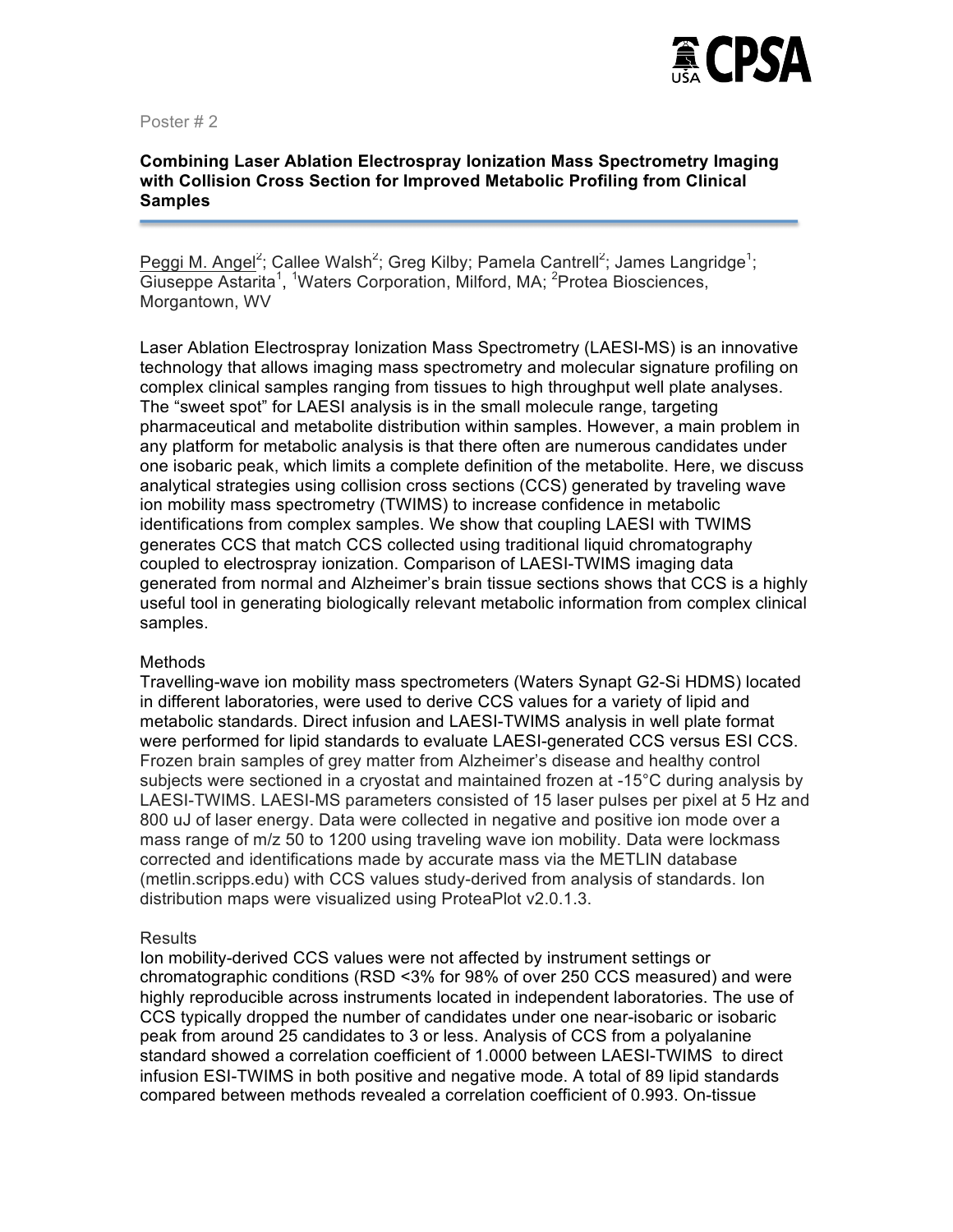

analysis of human brain tissue sections by LAESI-TWIMS identified 165 molecules including lipids and metabolites. Our results indicate the CCS is useful as an additional analytical measurement for metabolic analyses that is robust across laboratories and mass spectrometry platforms, significantly improving the accuracy of metabolic identifications within complex clinical samples.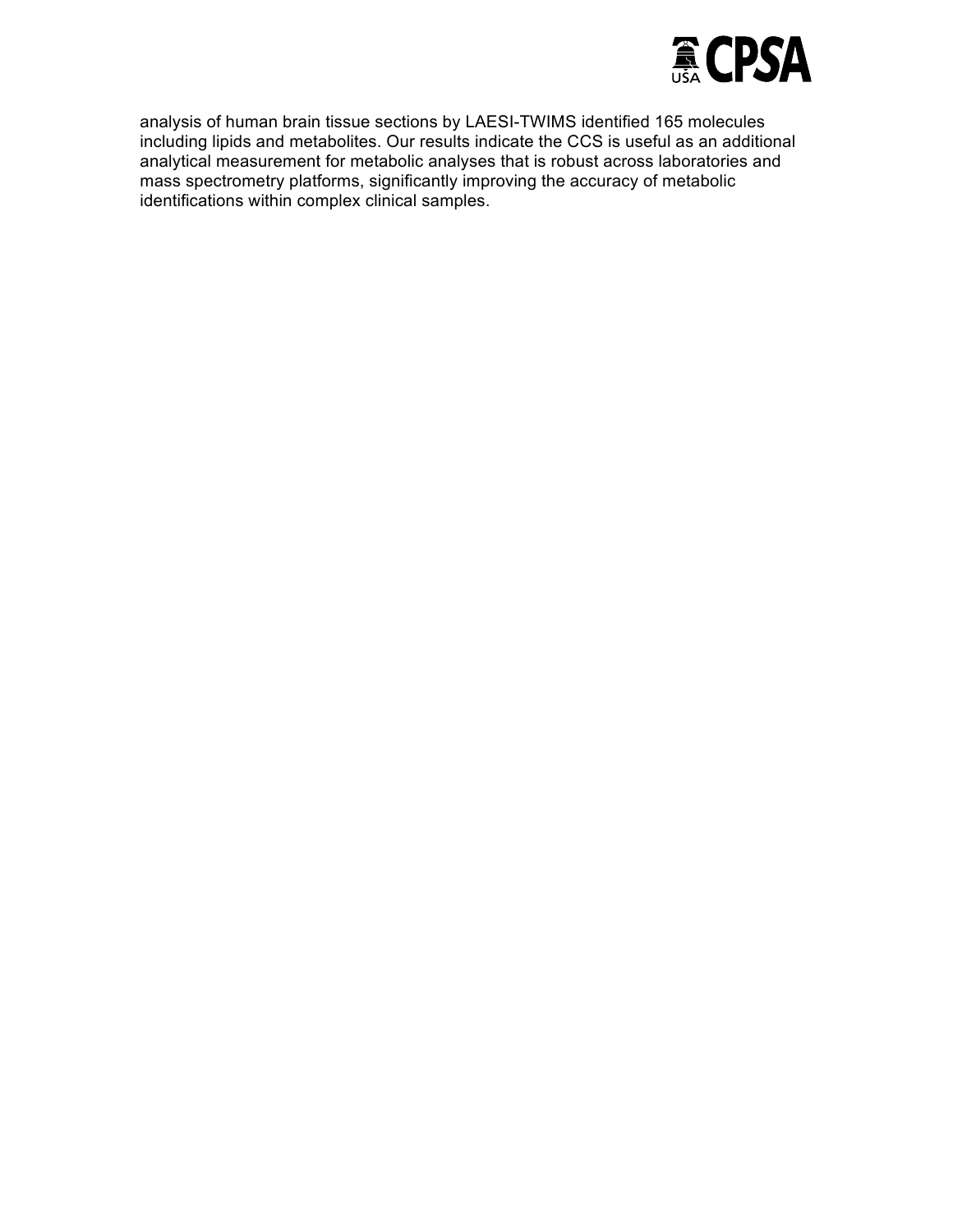

# **Assessment of the ionKey/MSTM technology to reach ultra high level of sensitivity for bioanalysis quantification of large molecules in plasma**

Louis-Philippe Morin<sup>1</sup>, Sukhdev Bangar<sup>2</sup>, Paul Rainville<sup>2</sup> Erin Chambers<sup>2</sup>, Mary Lame<sup>2</sup>, Fabio Garofolo<sup>1\*</sup>, <sup>1</sup>Algorithme Pharma Inc., Laval, Québec, CANADA <sup>2</sup>Waters Corporation, 100 Cummings Center, Beverly, MA, USA

# Purpose

Quantification of large molecules such as peptides and proteins by LC-MS/MS can be challenging. These compounds generally involve laborious extraction and chromatographic procedures in order to achieve low quantification limits. In this research, the ionKey/MS<sup>™</sup>, an integrated microfluidic LCMS system was used to reach ultra low level of sensitivity for the quantification of Glucagon and Desmopressin.

#### **Methods**

Glucagon and Desmopressin samples were spiked in human plasma within a range of 10pg/mL to 2500pg/mL and 0.5pg/mL to 2000pg/mL respectively and extracted via solid phase extraction technique (SPE). Chromatographic separations for both methods were obtained onto an Acquity UPLC M-Class through a "trap & elute" injection. Trapping was performed on a Symmetry C18 300umX50um column with a flow rate of 25uL/min. A gradient elution was completed onto a Waters Acquity BEH PST C18 iKey<sup>TM</sup> with a flow rate of 2uL/min. Detection was performed on a XEVO TQ-S operated in positive ESI. Glucagon  $[M+5H]^{5+}$  was monitored at the mass transition m/z 697.5  $\rightarrow$  694.0. Desmopressin  $[M+2H]<sup>2+</sup>$  was monitored at the mass transition m/z 535.4  $\rightarrow$  328.2.

#### Results

Glucagon curve was found linear, weighted  $1/x$ , from 10 to 2500.0pg/mL with a coefficient of correlation of 0.9993. Signal-to-noise ratio (S/N) obtained for the lower limit of quantification (LLOQ) of 10pg/mL was over 5 and coefficient of variation (%CV) for 5 replicates injection was 7.0%. Desmopressin curve was found linear, weighted 1/x, over the concentration range of 0.5-2000.0pg/mL with a coefficient of correlation of 0.9965. Signal-to-noise ratio obtained for the LLOQ of 0.5pg/mL was over 5 and %CV for 3 replicates injection was 11.6%.

#### **Conclusion**

The results shown demonstrate that the use of an integrated microfluidic LC/MS platform can achieve robust performance and reach high levels of sensitivity for large molecule applications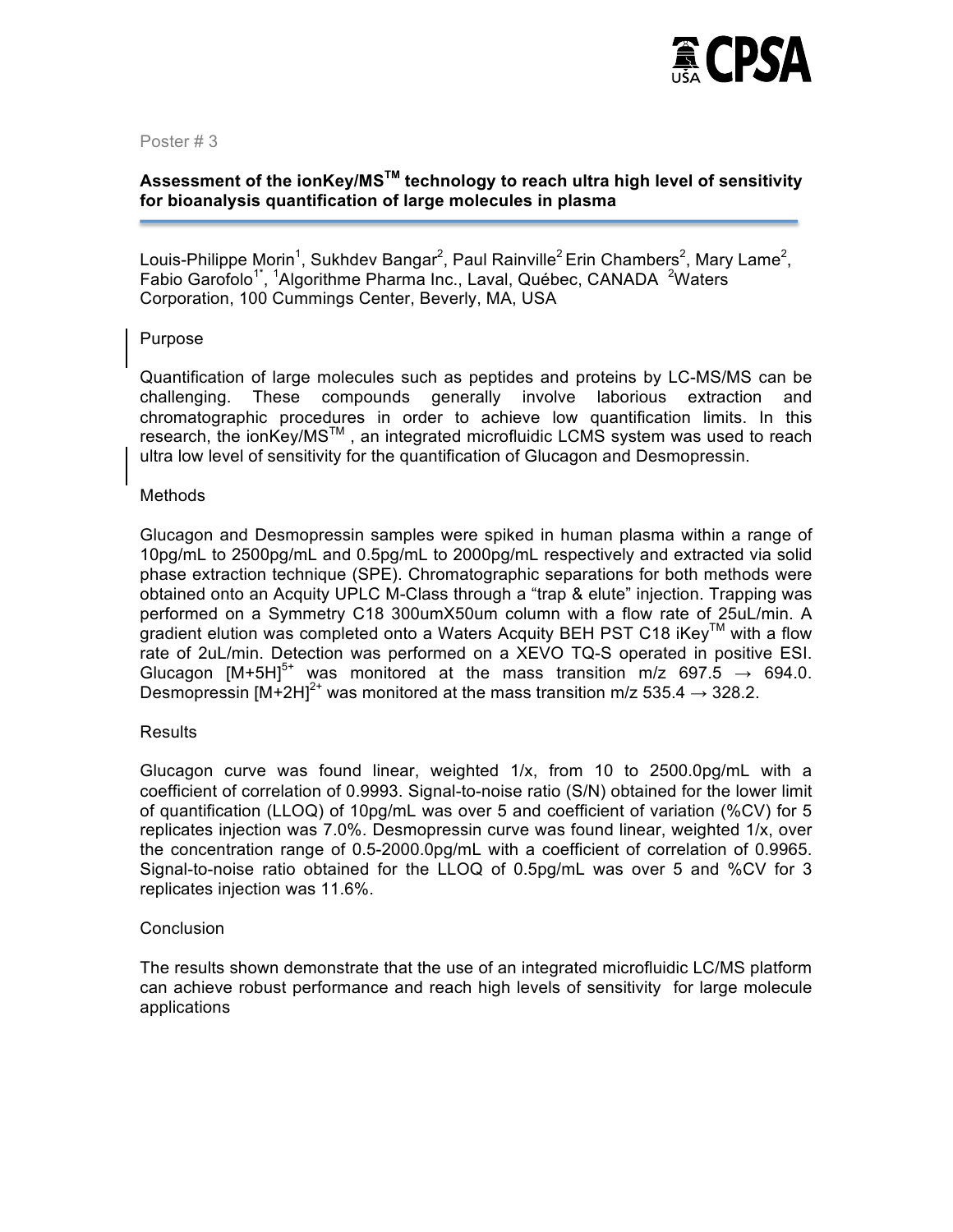

# **A Novel Metabolomics-Based Assay for Pre-Analytical Quality Control of Human EDTA Plasma**

Schiewe, H.-J. (2), Kamlage, B.(1), Bethan, B.(1), Peter, E. (1), González Maldonado, S. (1), Schmitz, O. (1), Schatz, P.(2), (1) metanomics GmbH, Tegeler Weg 33, 10589 Berlin, Germany; (2) Metanomics Health GmbH, Tegeler Weg 33, 10589 Berlin, **Germany** 

#### **Background**

Clinical research and development studies depend on high-quality specimens. Access to high quality samples, collected and stored along standardized procedures, minimizes the risk of errors in the pre-analytical phase which may jeopardize successful drug target or biomarker identification and validation as well as reliability and reproducibility of clinical results. Metabolites are well-suited as biomarkers for the quality control of biobank samples due to the response of the metabolome to physiological and chemical processes.

**Methods** 

Based on our previously reported metabolomics results, a targeted GC-MS assay was developed for quantitative analysis of quality markers in human EDTA plasma samples. Human EDTA plasma samples obtained after applying defined pre-analytical confounding factors (e.g. wrong tube type, blood- and plasma storage, freeze-thaw cycles) were subjected to mass-spectrometry based metabolomics or to a targeted assay developed to control for such pre-analytical confounders. **Results** 

The quality control assay detected plasma samples of a poor pre-analytical quality due to prolonged storage of blood or plasma or incubation at improper temperatures. Preanalytical confounders resulted in significant and reproducible changes of the human plasma metabolome with blood storage having the highest impact. Samples with insufficient pre-analytical quality were identified with high sensitivity and specificity. A score is calculated for each sample that indicates its pre-analytical quality. **Conclusions** 

The plasma metabolome is influenced by the pre-analytical phase. The newly developed assay enables pharmaceutical R&D, clinical research organizations, and biobanks to better understand the actual condition of human plasma samples, efficiently monitor SOP compliance in multicenter trials, deliver superior quality samples, and support evidence-based decisions for sample selection.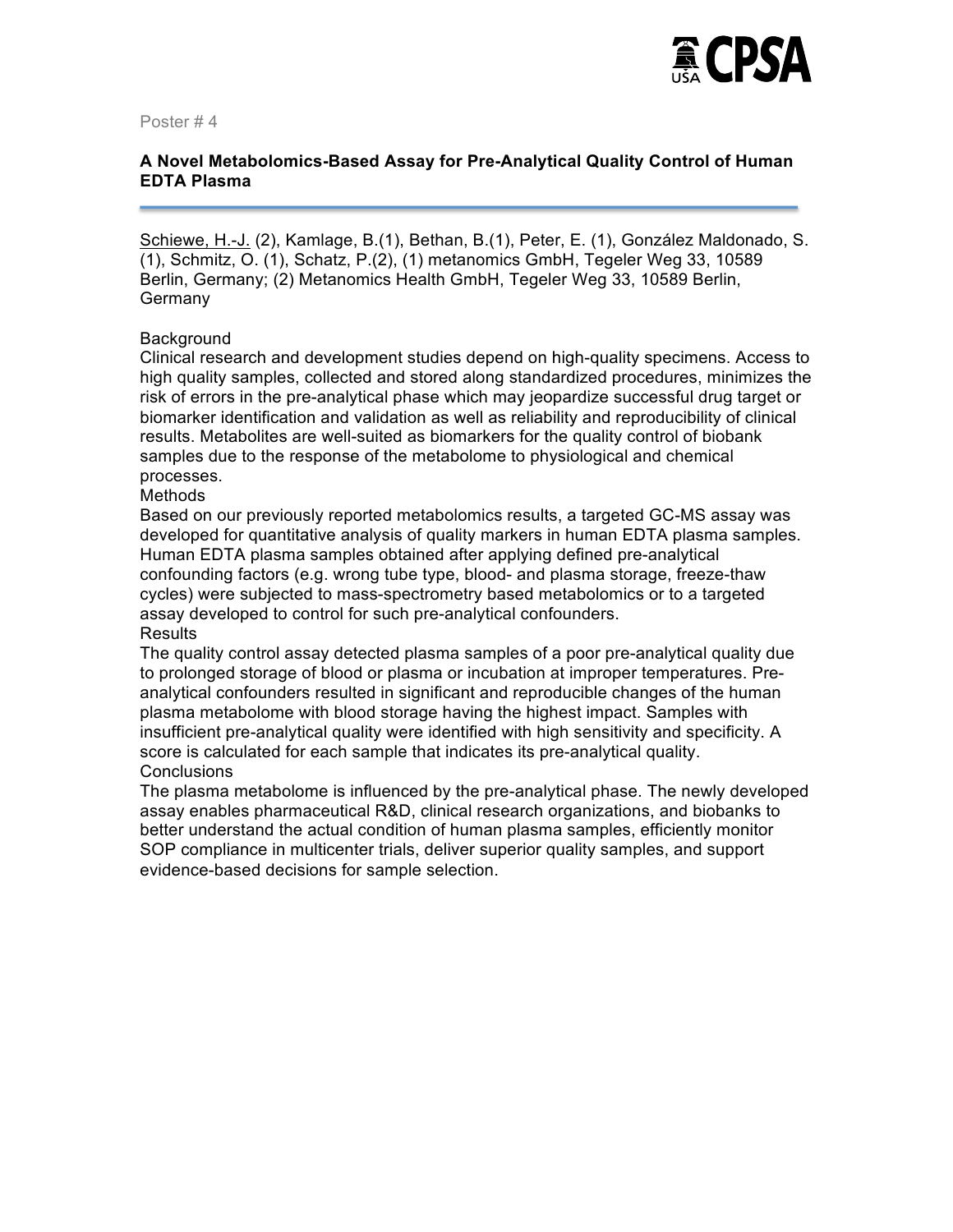

#### **Advanced NMR Strategies for the Elucidation of Complex Molecular Structures**

Janine N. Brouillette<sup>1</sup>, Michel Frederich<sup>2</sup>, Luc Angenot<sup>2</sup>, Alembert T. Tchinda<sup>3</sup>, Alexei V. Buevich<sup>1</sup>, R. Thomas Williamson<sup>1</sup>, and Gary E. Martin<sup>1</sup>, <sup>1</sup> Merck Research Laboratories, Process & Analytical Chemistry, NMR Structure Elucidation Group, West Point, PA; <sup>2</sup> Universite de Liege, Departement de Pharmacie, Belgium; <sup>3</sup> Institute of Medical Research and Medicinal Plants Studies (IMPM), Ministry of Scientific Research and Innovation, Yaounde, Cameroon

There have been a number of advanced NMR experiments described in recent reports which have included pure shift HSQC, dual-optimized inverted <sup>1</sup>J<sub>CC</sub> 1,n-ADEQUATE for establishing direct and long-range carbon-carbon correlations, and LR-HSQMBC for very long-range <sup>1</sup>H-<sup>13</sup>C and <sup>1</sup>H-<sup>15</sup>N correlations. As molecules become structurally more complex, the potential for overlapped resonances in the proton spectrum increases, which can, in turn, make it considerably more difficult to make unequivocal assignments of proton and carbon resonances. To illustrate the application of some of the contemporary new NMR methods that have become available, applications of them to the spectral assignment of the complex "dimeric" *Strychnos* alkaloid sungucine will be shown.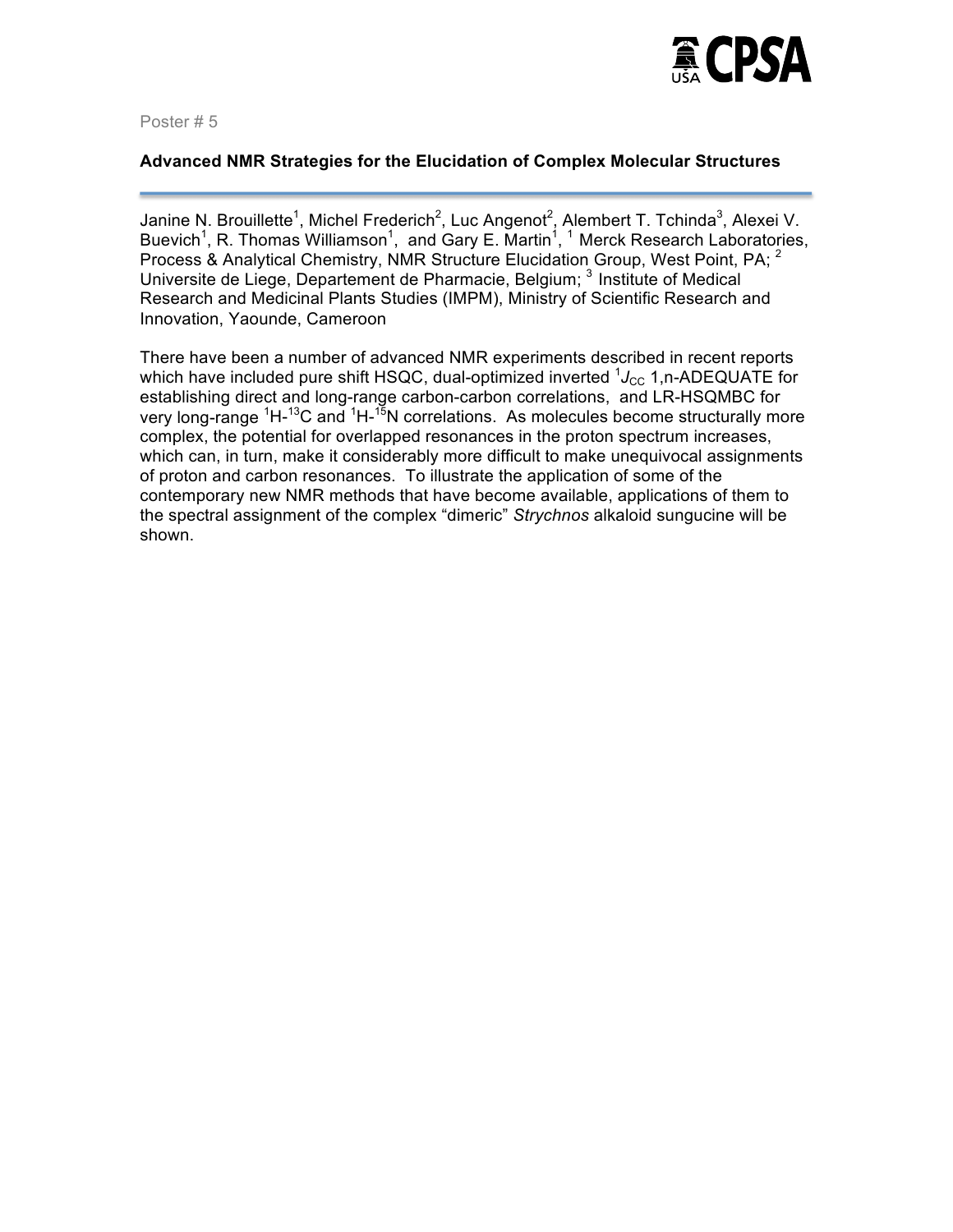

#### **Rapid Global Proteomic Analysis of Acetaminophen induced protein changes in Liver Tissue: Identification of Biomarkers for (potential) early detection of Toxicity in 3D Human Liver Microtissues**

Claudia Escher<sup>1</sup>, Roland Bruderer<sup>1</sup>, Reto Ossola<sup>1</sup>, Patrina Gunness<sup>2</sup>, Magdalena Bober<sup>1</sup>, Lukas Reiter<sup>1</sup>, Yulia Butscheid<sup>1</sup>, Jens M. Kelm<sup>2</sup>, Oliver Rinner<sup>1</sup>, Simon Messner<sup>2</sup>, 1999 Biognosys AG, Schlieren, Switzerland, www.biognosys.ch <sup>2</sup>InSphero AG, Schlieren, **Switzerland** 

Determination of mode of action remains a challenge in preclinical phases of drug development. Here we report on how global proteomic analysis allows for a faster and more thorough understanding of the mode of action and mechanism of toxicity induced by drug treatment using acetaminophen as the model drug. 3D Human Liver Microtissues (InSphero) were co-cultured with Kupffer cells and were exposed to 3 subtoxic concentrations (4.6, 13.7, 370.4 µM) and one toxic concentration of acetaminophen (3333.3 µM) for 72 hours. We then applied a novel mass-spectrometric approach - Hyper Reaction Monitoring (HRM) – to quantify changes in protein expression. HRM combines DIA (Data Independent Acquisition) with comprehensive spectral libraries to identify and quantify all detectable proteins in a given sample. This process is facilitated by a software platform (Spectronaut) developed for high content proteomics analysis. Through the HRM approach it was possible to profile and quantify 2788 proteins and evaluate the response to different concentrations of acetaminophen over time and subsequently identify acetaminophen-adducts on specific sites in six proteins. The outcome of this study also illustrated that minimal sample quantity is required for a large-scale proteomic study (~12,000 cells/sample) and that identification of proteins relevant to toxicity in acetaminophen metabolism (unbiased discovery approach) was achieved. This targeted analysis of known proteins of interest can further lead to specific pathway analysis.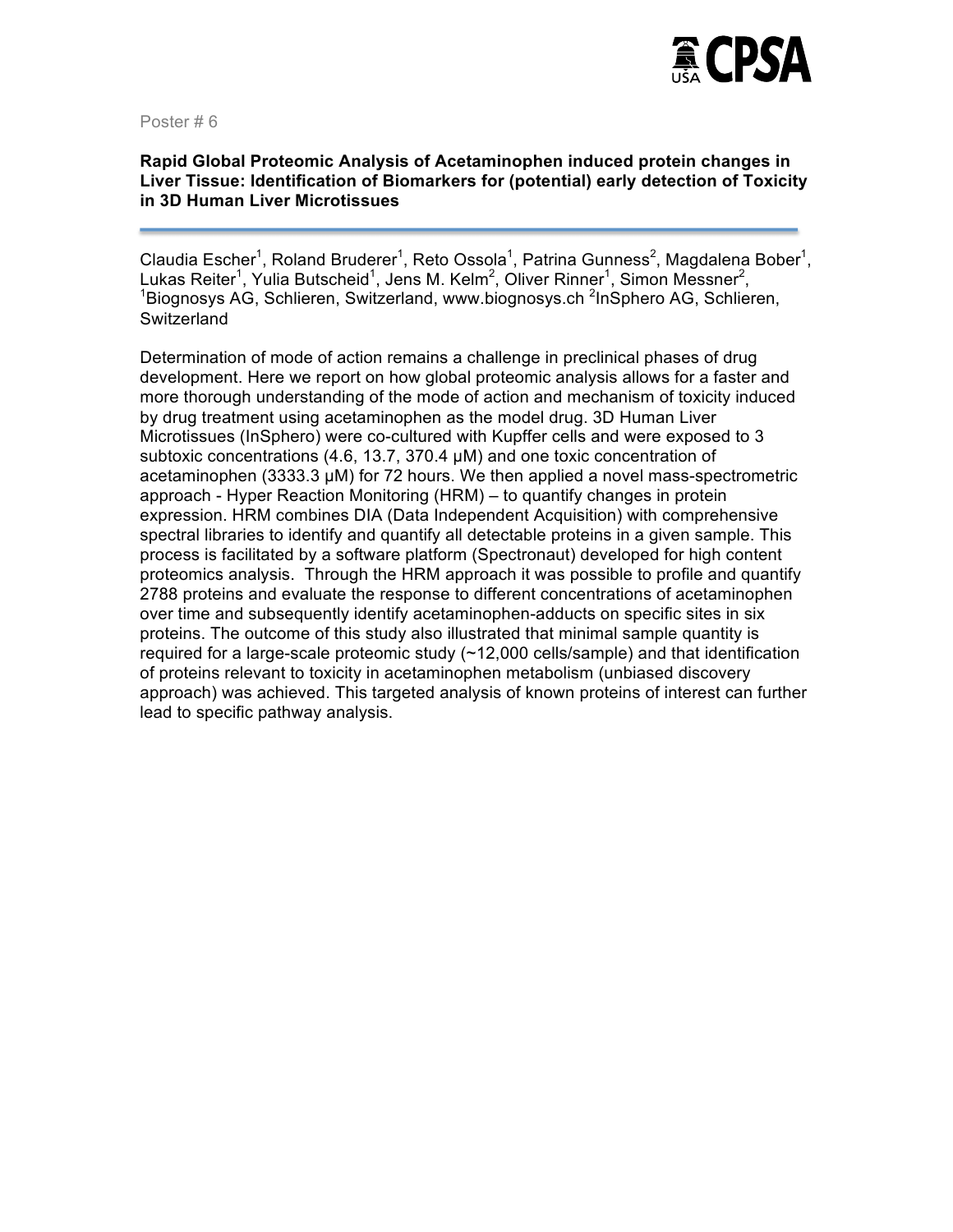

# **Trans-mitochondrial 13C-flux analysis supports an important role of non-oxidative metabolism in insulin secretion in human islets.**

Tiago Alves, Rebecca Pongratz, OrLando Yarbrough, Gary Cline, Graeme Mason, Richard Kibbey, Yale University School of Medicine, New Haven

**Background and aims:** Non-oxidative mitochondrial metabolism has previously been implicated glucose-stimulated insulin secretion (GSIS). In particular, pyruvate carboxylase (PC) and mitochondrial PEPCK (PEPCK-M) have been strongly associated with GSIS. Recent reports suggested that in contrast to rodent islets, human islets have relatively little PC flux. The positional flux of [U-<sup>13</sup>C<sub>6</sub>]glucose carbons through each reaction provides important information regarding its relevance to the GSIS without perturbing normal metabolism. Current NMR-based methods are limited by sensitivity and cannot resolve the different anaplerotic fluxes.

**Materials and methods:** A novel quantitative LC/MS-based technique was developed to track <sup>13</sup>C-labeled substrates and directly measure positional step-wise metabolic fluxes in INS-1 cells and human islets. Metabolic flux analysis was performed under metabolic steady-state but isotopic non-steady-state conditions. Absolute flux was calculated with the program CWAVE using differential equations to model mass and isotope balance.

**Results:** Metabolism included oxidative (glycolysis, pyruvate dehydrogenase (PDH) and TCA cycle) and non-oxidative (PC, malic enzyme (ME) and PEPCK-M) reactions. There was significant isotope dilution between sequential steps in glycolysis and TCA consistent with very active metabolic cycling. Similar to oxygen consumption, TCA cycle flux increased incrementally with glucose  $(1.27\pm0.02, 2.31\pm0.06,$  and  $5.02\pm0.1$  fold, P <0.001, going from 2.5 to 5 to 7 to 9 mM glucose) while the contribution of PDH to the TCA cycle (~90%) remained flat. PC flux was nearly evenly divided between ME and PEPCK-M flux, though remarkably, glucose carbons flowed exclusively through PEPCK-M and not ME. PC flux increased with glucose starting at 2% to more than 50% the rate of the TCA cycle (fold increases of  $3.73\pm0.36$ ,  $9.89\pm0.52$ , and  $28.91\pm2.2$  above background, P<0.001 ) and closely correlated with insulin secretion. PEPCK-M flux increased linearly with insulin secretion. Similar rates of PC relative to PDH fluxes were observed in islets from human donors.

**Conclusion**: This technique has broad applicability to the study of intracellular metabolism in normal and diabetic human islets as well as other tissues. Quantification of discrete trans-mitochondrial fluxes beta-cells supports a very significant contribution of non-oxidative metabolism to the mechanism of insulin secretion.

NIH R01-DK092606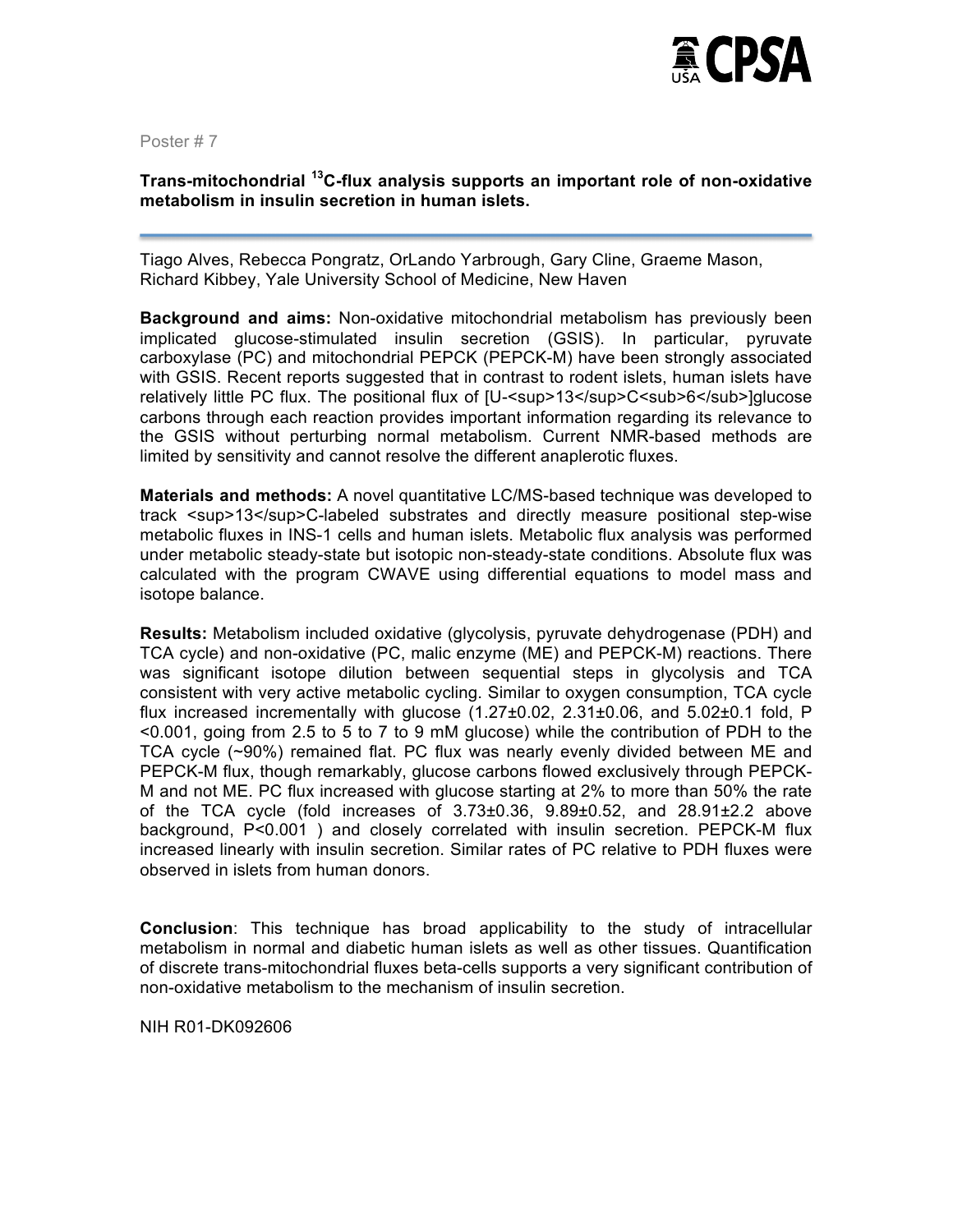

# **Using Tof MRM, Target Enhancement and Ion Mobility for Quantitation using a Time-of-Flight Mass Spectrometer**

Mark Wrona, Yun Alelyunas, Paul Rainville, Russell Mortishire-Smith, Waters Corporation, Milford, MA

#### Purpose

To investigate alternative quantitative modes of operation for Synapt HDMS QTof. Investigation includes Tof-MRM with target enhancement and ion mobility dynamic range enhanced modes of operation to achieve low pg/mL sensitivities and/or higher dynamic range in human plasma.

#### Method

Standard curves of pharmaceutical compounds (Verapamil, Buspirone, Clopidogrel and Alprazolam) were prepared in human plasma and data acquired using an ion mobility equipped mass spectrometer. Data was collected using Tof-MRM with target enhancement (high transmission modes) pure quantitative mode of acquisition and assessed for use in bioanalytical PK (quantitative) workflows. Tof-MRM was compared to MS and MSE (quan/qual type). In a second arm of the study, non-ion mobility data was compared with full scan ion mobility (with dynamic range enhancement) modes of operation.

#### **Results**

Tof-MRM based selective modes of acquisition achieved 5-10x more ion counts more than generic full scan approaches. This ultimately yielded better detection limits, 2-5 fold better signal to noise and simultaneous file size reduction and data simplification appropriate for bioanalytical workflows. The availability of ion mobility in "HD" analysis modes can also extend this approach by also providing selectivity through an additional measure of discriminating the ion(s) of interest from the noise (matrix). In this work, we show that enhancements using DRE (dynamic range enhancements) improve the dynamic range for IMS considerably providing a path to practical use in quantitative environments. We discuss the differences in limits of detection using various modes of acquisition and the impact in both typical microsomal based assays. Further improving limits of detection and quantitative performance for plasma based assays using HRMS platforms are also discussed.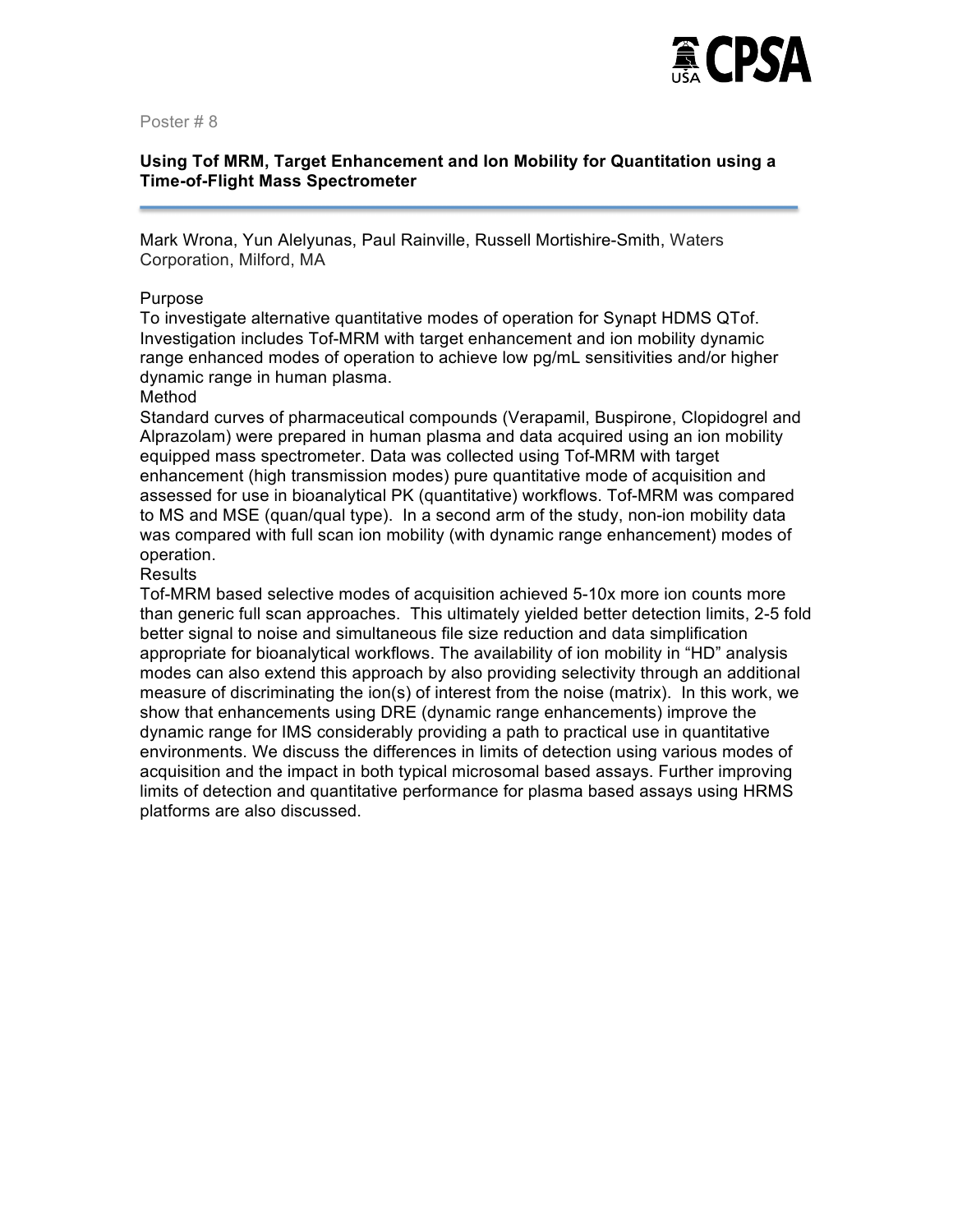

# **Combining On-Bead Conjugation and MS Analysis following IdeS Digestion Simplifies the Production and Characterization of ADCs**

Chris Hosfield<sup>1</sup>, Philip Compton<sup>2</sup>, Becky Godat<sup>1</sup>, Kevin Cook<sup>1</sup>, Sergei Saveliev<sup>1</sup>, Archer Smith<sup>2</sup>, Nidhi Nath<sup>1</sup>, Paul Thomas<sup>2</sup>, Neil L. Kelleher<sup>2</sup>, Michael Rosenblatt<sup>1</sup> and Marjeta Urh<sup>1</sup> (<sup>1</sup> Promega<sup>2</sup> Northwestern)

Antibody-drug conjugates (ADCs) are a growing class of targeted therapies designed to deliver cytotoxic drugs to cancer cells. The process to make ADCs can be tedious, involving optimization of numerous variables including linker design, attachment chemistry and loading density. We have developed an improved method to produce ADCs utilizing antibodies immobilized on high-capacity magnetic protein A or G particles. We employed this method to label Rituximab with a fluorescent dye, and characterized the conjugate using mass spectrometry techniques including intact mass and subunit-level analyses after digestion with IdeS protease. Conjugation of AlexaFluor to Rituximab immobilized on high capacity magnetic protein A or G particles was accomplished after mild reduction of the hinge disulfides followed by covalent attachment using maleimide chemistry. Intact mass analysis of PNGase F-treated naked and conjugated Rituximab demonstrated characteristic mass shifts representative of different payload distributions of the dye. Full MS of the IdeS-digested ADC revealed mass shifts consistent with loading on both the Fd and light chain. The combination of on-bead conjugation followed by IdeS digestion and subsequent MS analysis simplifies the workflow for production and characterization of ADCs.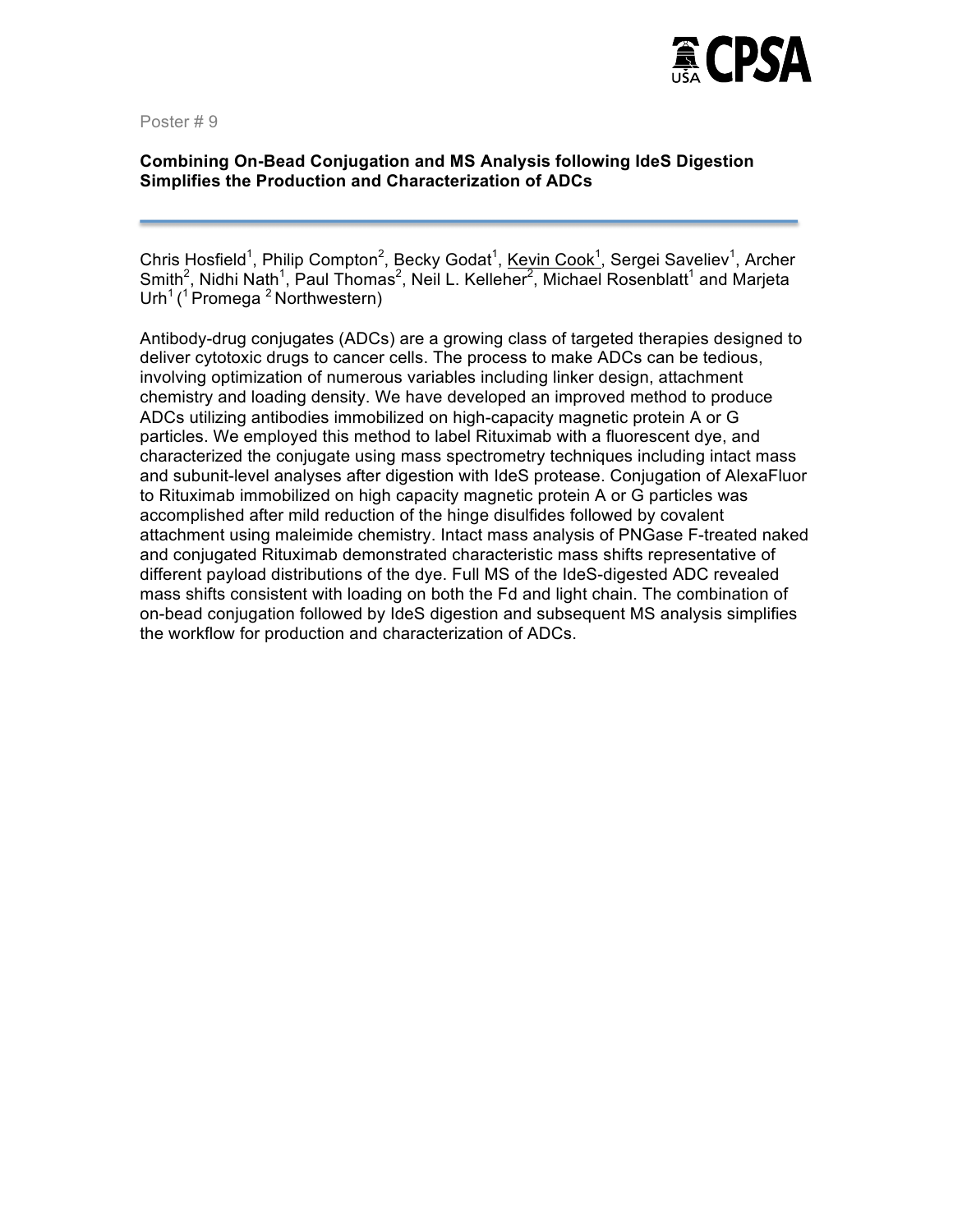

# **10 Quantitation of Cholesterol and 4β Hydroxycholesterol in Human Plasma using Surrogate Matrix and ESI-LC/MS/MS**

Barry R. Jones<sup>1</sup>; John E. Buckholz<sup>1</sup>; Kathlyn McCardle<sup>1</sup>; Emily King<sup>1</sup>, Parya Nouri<sup>2</sup>, Jenny Zhang<sup>2</sup>, <sup>1</sup>Quintiles Bioanalytical and ADME Labs, Ithaca, NY; <sup>2</sup>Clinical Assay Group, Global Innovative Pharma Business, Pfizer, Groton, CT

#### **Introduction**

The ratio of 4β hydroxycholesterol (4β-OHChol) to cholesterol is an endogenous index on CYP3A activity. Accurate quantitation of 4β-OHChol and cholesterol by LC-MS/MS is necessary for confident assessment of CYP3A induction/inhibition and insight into those effects on drug metabolism.

There are several challenges to the quantitation of endogenous cholesterol and 4β-OHChol by LC-MS/MS. Both require a surrogate matrix or surrogate analyte approach, which adds additional assay characterization procedures to ensure accurate quantitation. Further challenges include 1) the large disparity of endogenous concentrations between the two analytes, 2) the propensity for sterols to convert to oxysterols during sample processing, 3) poor ionization characteristics, 4) presence of both esterified and unesterified circulating analytes, 5) solubility of cholesterol, and 6) potential interferences from similar endogenous species.

#### **Methods**

Lithium heparin human plasma was pretreated with 50 µg/mL butylated hydroxytoluene before sample analysis. For analysis of 4β-OHChol, 80µL of plasma was saponified via base hydrolysis followed by liquid/liquid extraction with hexane. UHPLC chromatography and shallow gradient were used to separate 4β-OHChol from other endogenous analytes, such as 4α-OHChol and other oxysterols. MS detection was done using an API5500 with positive ion ESI ionization in SRM mode.

For the cholesterol assay, 10 µL of plasma was diluted with surrogate matrix prior to saponification, derivatization with picolinic acid, and subsequent liquid/liquid extraction. Cholesterol was eluted under isocratic conditions at 0.8 mL /min with a total cycle time of 2.5 min. MS detection was done using an API4000 with positive ion ESI ionization in SRM mode.

Data were normalized by use of stable-labeled internal standards -  $[^{2}H_{7}]$  4 beta hydroxycholesterol or  $[^{2}H_{7}]$ -cholesterol. 4% Bovine serum albumin in 10 mM phosphate buffered saline was used as the surrogate matrix for both analyses.

# **Preliminary Data**

Derivatization of cholesterol to a picolinyl ester increased ionization efficiency by >2 orders of magnitude. This allowed for up-front dilution of the biological matrix, which improved peak shape. Further, the calculated concentration of cholesterol increased with dilution factor, until reaching a plateau. The assay performance at any given dilution factor met rigorous accuracy acceptance criteria, and the underestimation of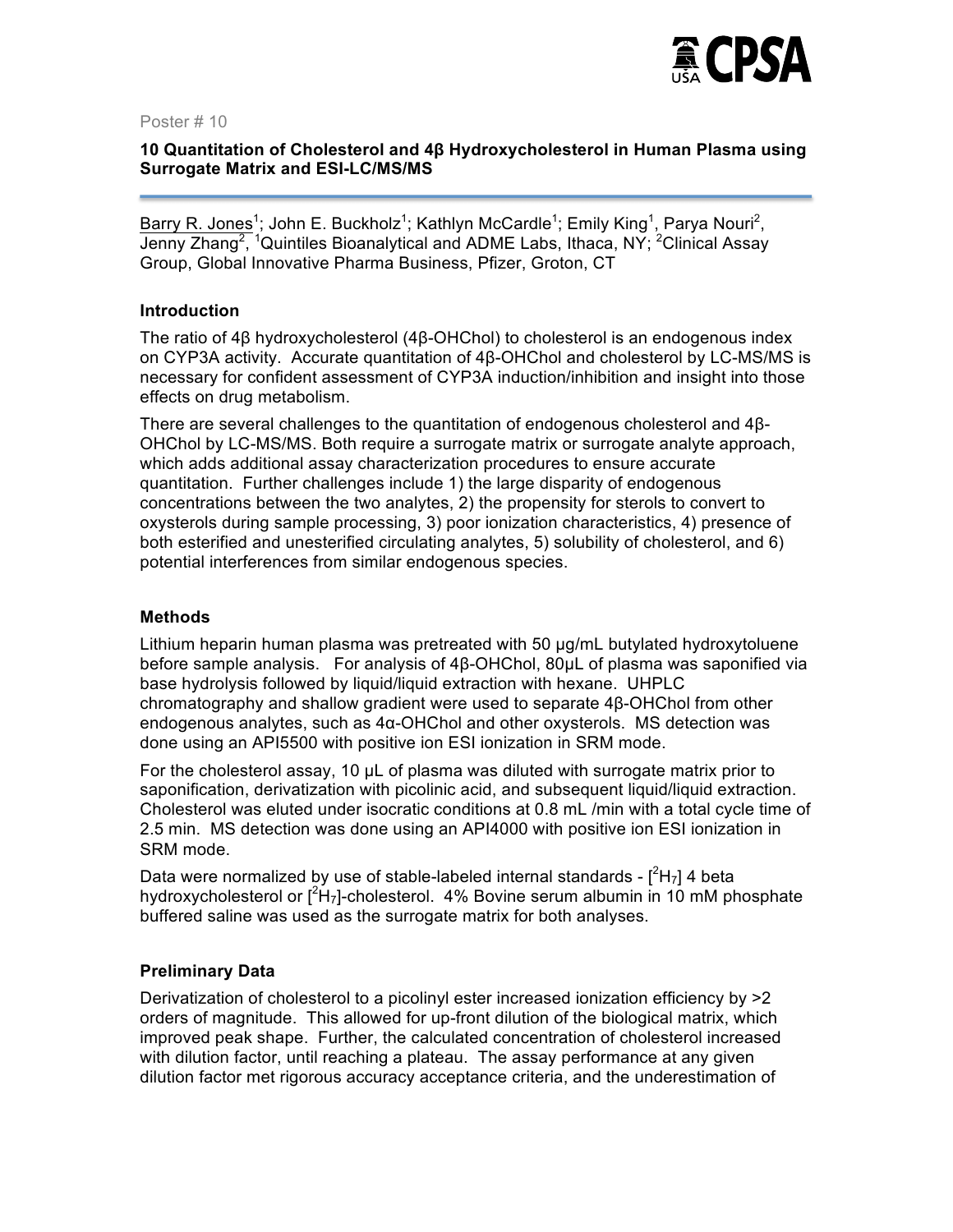

endogenous cholesterol levels was only evident with endogenous dilution linearity experiments.

4 beta hydroxycholesterol was analyzed without derivatization, as sufficient sensitivity was achieved to quantify the lowest expected concentrations under down-regulated conditions. A shallow gradient and UHPLC conditions were necessary to separate 4β-OHChol from other low-level components.

Accurate and precise quantitation (RE < 15%, RSD < 15%) of extracted plasma QC samples and diluted endogenous plasma samples was demonstrated for both cholesterol and 4 beta hydroxycholesterol when measured from the surrogate matrix curves. Excellent linearity, sensitivity, parallelism, accuracy, precision, and selectivity are demonstrated and presented for these assays.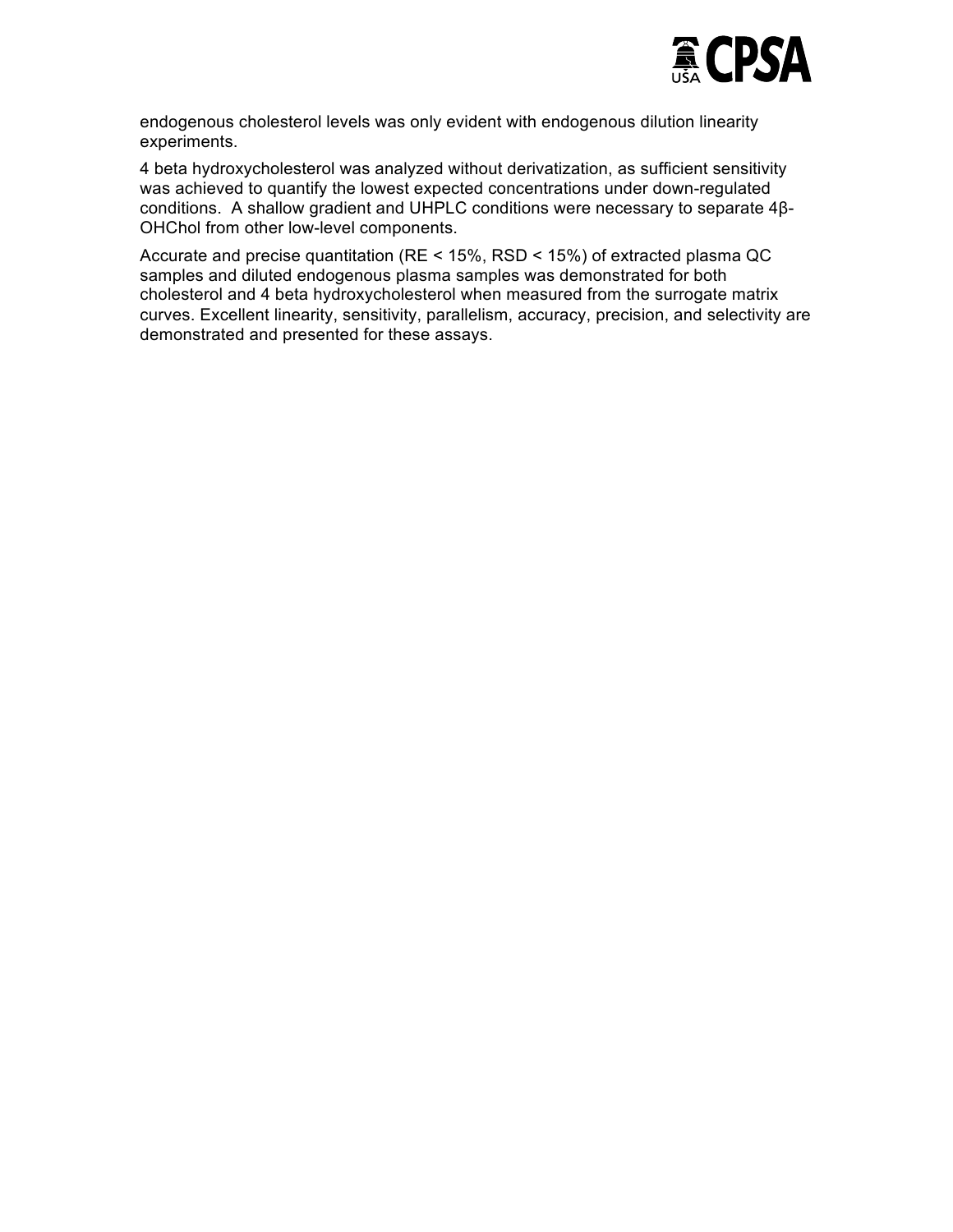

# **Metabolite profiling reveals druggable metabolic distinctions between basal-like and non-basal-like triple-negative breast cancers**

Jeffrey R. Peterson\*, Alexander Beatty\*, Lauren Fink\*, Alexander Strigun<sup>§</sup>, Erik Peter<sup>§</sup>, Hajo Schiewe<sup>\$</sup>, Ulrike Rennefahrt<sup>§</sup>, \*Fox Chase Cancer Center, 333 Cottman Avenue, Philadelphia, PA 19111; § metanomics GmbH & <sup>\$</sup>Metanomics Health GmbH, Tegeler Weg 33, 10589 Berlin, Germany

Triple-negative breast cancer (TNBC) is an aggressive and prevalent form of breast cancer that is not responsive to current targeted therapies. Development of targeted therapies for TNBC is hindered by its genetic heterogeneity and a lack of common oncogenic drivers.

To elucidate druggable metabolic alterations in TNBC, we performed metabolite profiling on 12 well-characterized TNBC cell lines representing all TNBC subtypes previously defined by gene expression (Lehmann et al. J Clin Invest. 2011) as well as control primary and non-transformed breast epithelial cells. Hierarchical clustering based on intracellular metabolite levels clearly and reproducibly segregated TNBC cell lines from non-transformed lines. Alterations in energy utilization, lipid metabolism, and other pathways of importance to proliferating cells differed significantly from controls. In addition, TNBC cells segregated into two discrete groups that correlated with basal-like vs. non-basal-like gene expression status. Metabolites participating in druggable pathways including amino acids (glutamate, glutamine, serine, glycine, and trans-4 hydroxyproline) and lipids (specific phosphatidylcholines & sphingomyelins) differed significantly between TNBC metabolic subtypes. Ongoing studies are evaluating whether these differences represent dependencies with therapeutic relevance. Finally, metabolite profiling was used to examine metabolic alterations associated with treatment of TNBC and control cells with clinical kinase inhibitors rapamycin, sorafenib, imatinib, and lapatinib. Our findings suggest that co-targeting kinases and metabolic targets may offer an opportunity for synthetic lethality with a reduced likelihood for the development of drug resistance.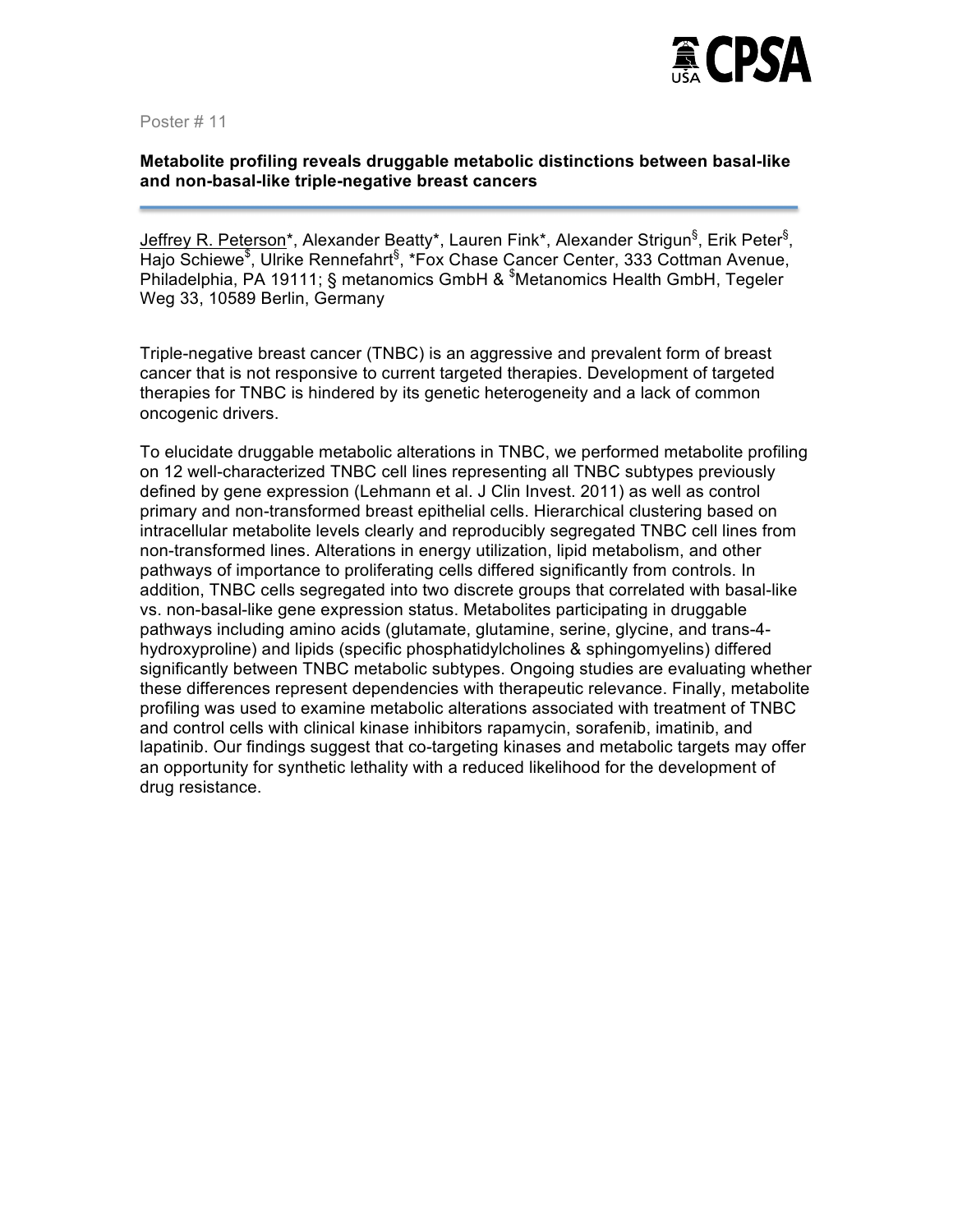

# **Development of Chip-based Nanobore Column Platform with Universal Connectivity, Column Heating and Sheath Gas Capability**

Helena Svobodova, Amanda Berg, Gary A. Valaskovic, New Objective, Inc., Woburn, MA

#### Introduction

Nanobore column chromatography has become a method of choice when analyzing a wide variety of peptide and protein samples. The complex nature of biological samples requires frequent testing of different separation methods on a variety of nanobore columns to determine the best separation conditions. Here we test a newly developed easy-to-use chip based system with universal connectivity, column heating and sheath gas capability. The introduction of sheath gas to the column design enables platform flexibility, improved spray stability at aqueous conditions and higher flow rate capabilities (> 1 µl/min). The flexible design of the chip columns facilitates method development, providing columns with different inner diameters, bed lengths and a wide selection of stationary phase materials.

#### Methods

Nanobore columns (75um ID, 15um tip, PicoFrit, New Objective) were packed to 10 and 25 cm bed lengths with 3 and 5 um C18 resins. These columns were assembled into a chip based device with embedded column heating (New Objective). Bovine Serum Albumin (1 pmol, Waters) and 6-Bovine Protein (50fmol, Michrom Bioresources) digests were injected (HTC PAL, Leap technologies) directly on column using a 1 µl sample loop. Sample separation was achieved by a 2-50% acetonitrile gradient delivered by a nanoLC pump (Eksigent Ultra, AB Sciex) at 300 nl/min and 500 nl/min flow rates. Full scan MS data (350 – 1500 Da) were collected on a LTQ mass spectrometer (Thermo) equipped with a thermally controlled chip based nanospray source (New Objective).

#### Preliminary Results

Packed Tip columns with 10.5 and 25 cm long beds packed with 3 µm and 5 µm C18 resins were assembled into chip columns enabled with column heating. The initial column evaluation was performed at 500 nl/min, 2-50% acetonitrile gradient at four different temperature settings – ambient, 40°C, 50°C and 60°C. Peaks for four BSA peptides (m/z 575.5, 569.7, 643.8 and 508.0) were extracted at 13.5 % above baseline. The extracted peaks were selected across the whole gradient to cover peptides with different affinity to the stationary phase. The average peak capacity for the extracted peptides increased 47% when the temperature increased from ambient to 40°C. Less than 10% change in the peak width of BSA peptides m/z 575.5, 646.8 and 508 was detected when the temperature was increased further to 50°C and 60°C. While the peak capacity for m/z 575.5, 643.8 and 508.0 ions improved with the increased temperature, the peak width of m/z 569.7 peak remained almost constant at ambient and 40°C (9.6 s and 10.8 s respectively).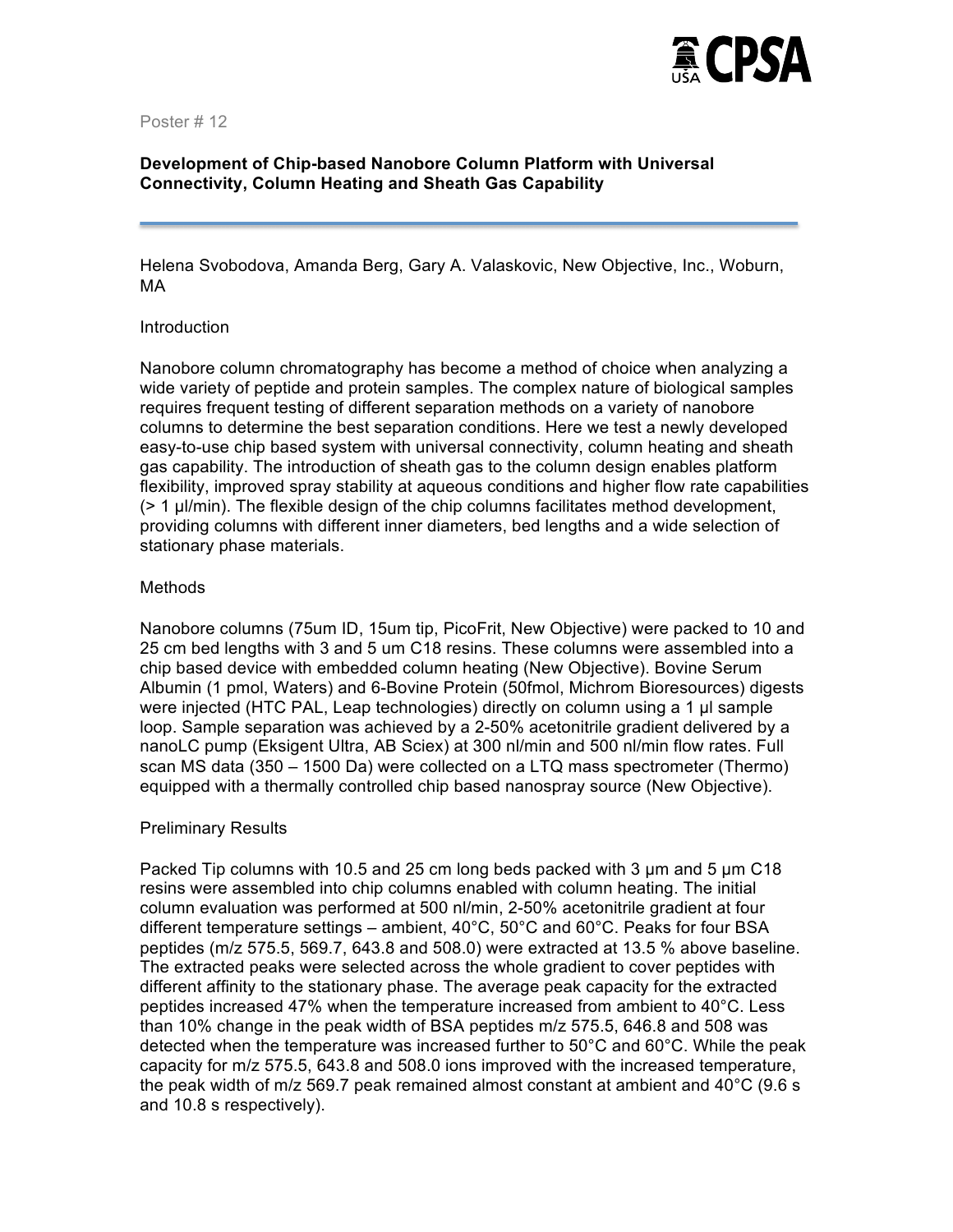

The pressure of the chip columns was monitored at the ambient and at elevated temperatures. The pressure of the 10 cm long columns packed with 5 um and 3 um resins decreased 39% and 30% when the temperature was changed from ambient to 60°C.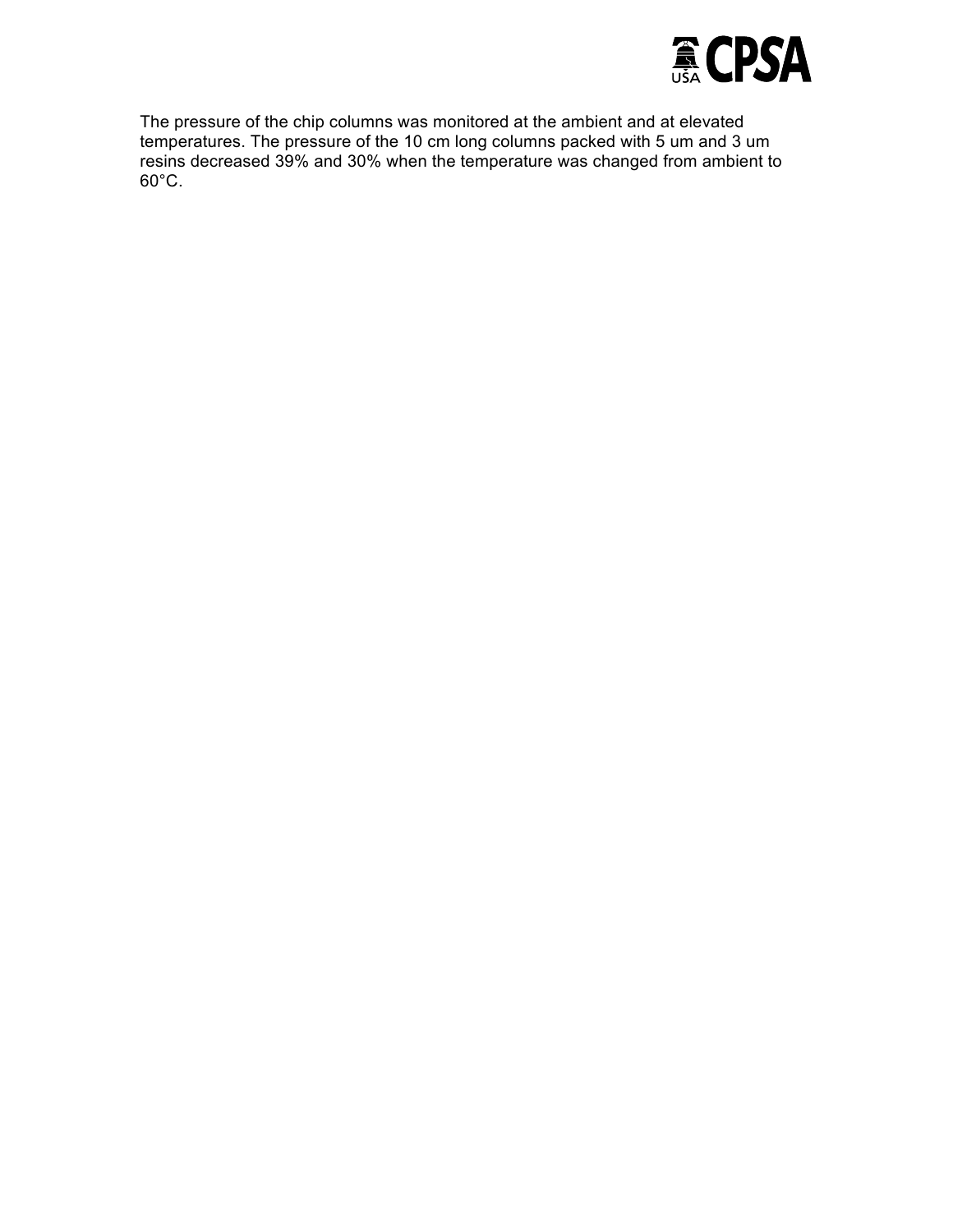

# **Maximizing Nanoflow Spray Stability and Sensitivity Using Automated Emitter Rinsing**

Amanda Berg, Helena Svobodova, Gary Valaskovic, New Objective, Inc., Woburn, MA

#### Introduction

Nanobore LC-MS has demonstrated improved sensitivity over traditional higher-flow LC-MS workflows in quantitative applications. Reproducibility, robustness and sensitivity are the hallmarks for successful quantitative assays. While nanoflow LC-MS enables greater sensitivity, reproducibility and robustness have historically limited its adoption to quantitative LC-MS/MS workflows. Here we present data demonstrating significantly improved spray stability and reproducible analyte response using automated emitter rinsing for flow injection experiments. The benefits of automated tip rinsing will be further explored for nanobore LC-MSMS data using stable isotope dilution MRM-MS.

#### **Methods**

Flow injection experiments were collected at 300 nl/min. using a direct flow nano pump (Eksigent) at 90% A (0.1% Formic Acid in Water, JT Baker) and 10% B (0.1% Formic Acid in Acetonitrile, JT Baker). Samples were loop injected (1µl, HTC PAL) and twentyminute full scan data files (Q1MS 400 – 1000Da) were collected on a 4000 QTRAP (AB SCIEX). A 500 fmol/µl 4-peptide mixture in 70% mobile phase A/30% mobile phase B was monitored for analyte response and spray stability over a series of 418 replicate injections. Using an uncoated emitter (360µm OD x 20µm ID x 10µm tip, New Objective) and a nanospray source with automated stage actuation and software control (DPV-450, New Objective) two data sets were collected.

# Preliminary Data

The automated stage and software control enable the emitter to be diverted away from the inlet in between each injection to a defined position at which a gravity flow of solvent rinses the exterior of the emitter. The effect of regular tip rinsing was evaluated by comparing a data set collected with automated tip rinsing to a data set collected without tip rinsing. Replicate injections were collected, totaling 418 injections equaling 139 hours run time for each data set. Thirty-second segments were extracted from each injection. The average TIC and average TIC RSD were calculated and plotted for each data set. The no-rinsing data set showed a total change in the average total ion current from 1.09E8 for injection 7 to 4.32E6 for injection 366, representing a 25 fold decrease in analyte response. In comparison the rinsing data set showed a total change in the average TIC from1.16E8 for injection 4 to 5.69E7 for injection 335, a 2 fold decrease in analyte response. Both data sets showed scatter in the plot of average TIC per injection, but the data set collected without rinsing showed a general trend towards decreased analyte response. The RSD for the no-rinse data set, had a spread of 1.25% for injection 98 to 42.83% for injection 384. In comparison, the data collected with rinsing showed a spread of 0.78% for injection 150 to 4.87% for injection 413. The no-rinse data showed a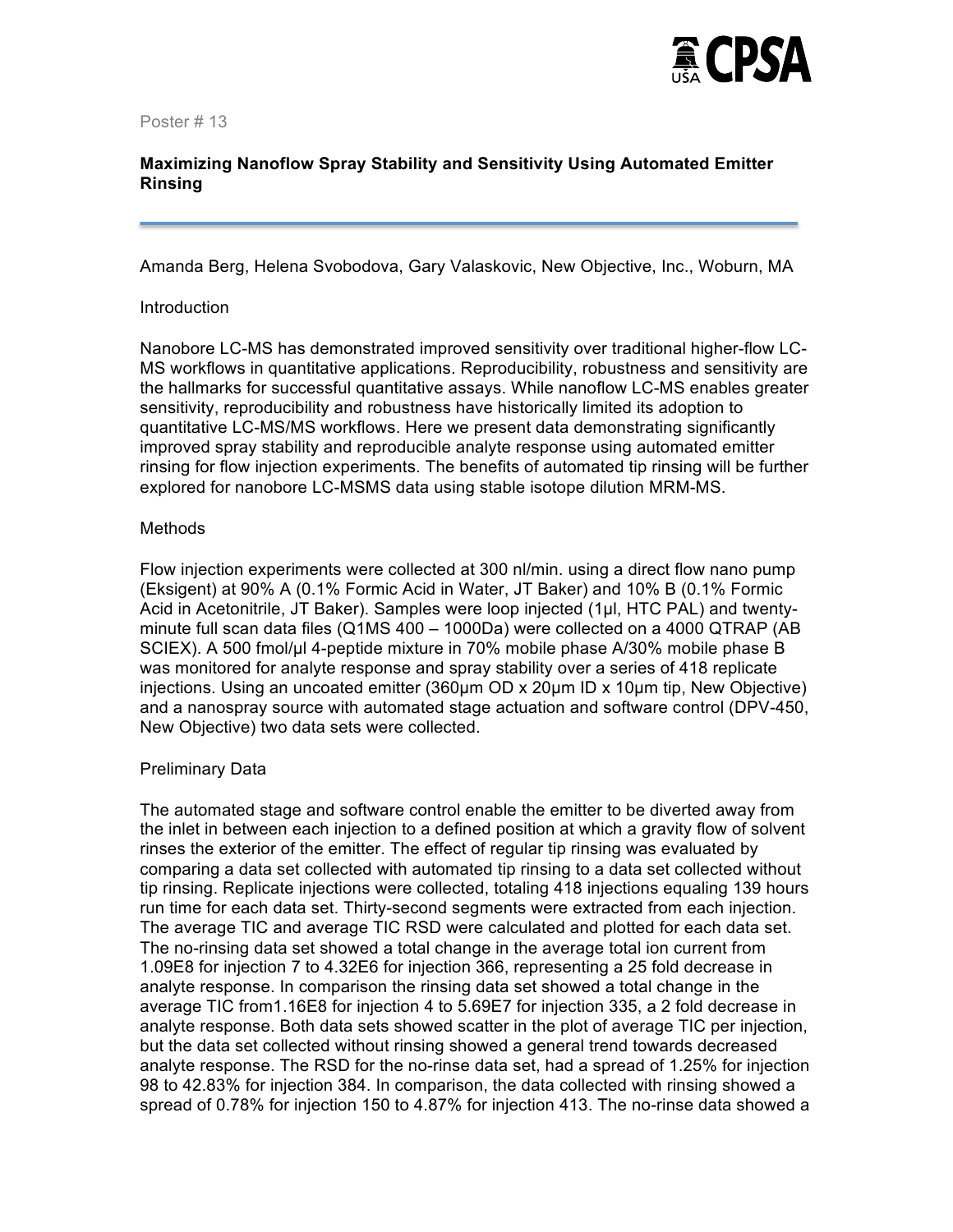

34-fold change in RSD compared with a 6-fold change for the rinse data. Automated emitter rinsing resulted in consistent analyte response and spray stability (supported by reproducible RSD values for the average TIC) for this data set. Further studies will be conducted to evaluate the benefits of tip rinsing for improving the RSD values of peak area ratios for stable isotope dilution MRM-MS experiments.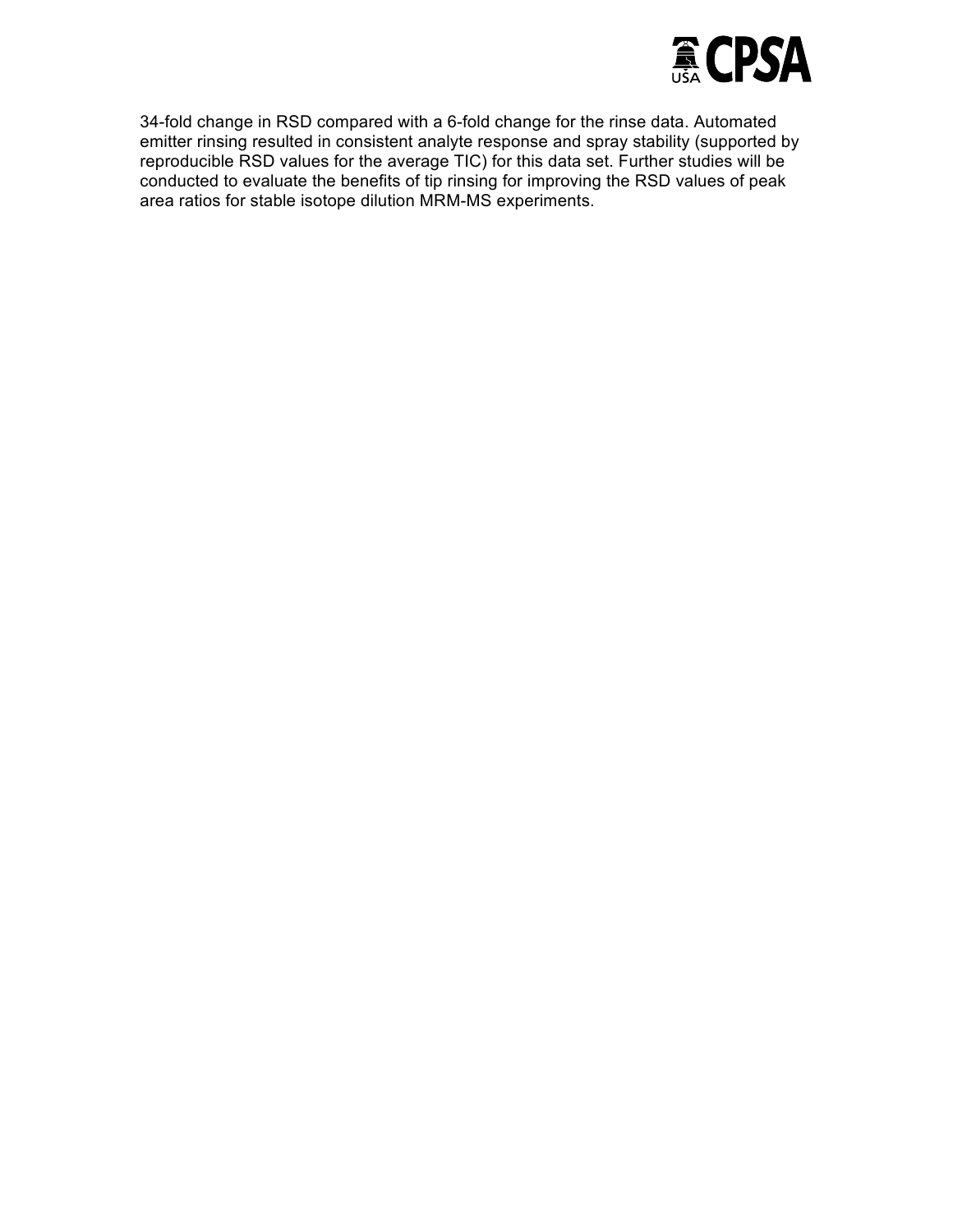

**Intentionally Left Blank**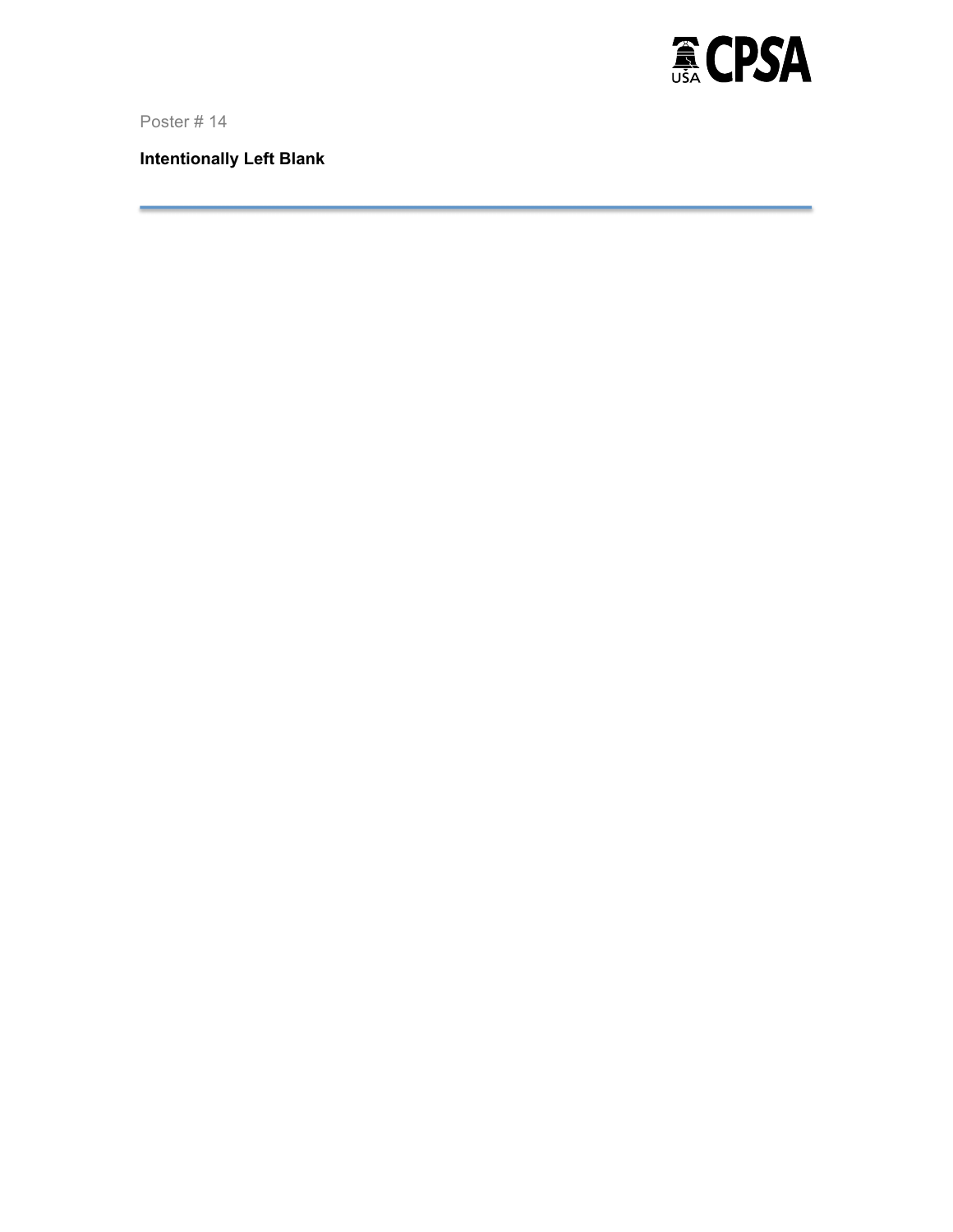

#### **Alternatives to Traditional Bioanalytical Techniques**

Lori Payne, Intertek Life Sciences, USA; Andrew Brotherhood, Sophie Rothwell, Ashleigh Wake, Lorna Kettle, Intertek Life Sciences, UK

#### **Purpose**

Methods such as ELISA and LC-MS/MS have long been established as the techniques of choice to support pharmacokinetic (PK) studies of small and large molecules from clinical and pre-clinical programs. With the advancements in technology other nontraditional techniques such as quantitative NMR, ICP-MS and CGE can present viable alternatives for bioanaytical applications. Presented in this review will be a general introduction to such techniques with emphasis placed on providing, not only an overview of the principle behind these approaches, but also on how, in the right situation, these techniques may offer advantages over the current method of choice.

#### **Methods**

Inductively Coupled Plasma Spectroscopy with Mass Spectrometry (ICP-MS) is used to determine trace levels of inorganic materials in biological matrices, such as platinum containing anti-cancer drugs. Capillary Gel Electrophoresis (CGE) can be applied to bioanalysis of oligonucleotide therapeutics. Quantitative Nuclear Magnetic Resonance Spectroscopy (NMR) is suitable for the determination PEGylated molecules in biological matrices.

#### **Results**

All three techniques have been successfully used to generate data that meets regulatory requirements for drug development equivalent to traditional techniques such as LC-MS and ELISA. A case study using each technique will be presented illustrating that for compounds that are not suitable for mass spectrometry (not easily ionizable) or where there is an absence of a chromophore or where sample matrix interferences can be reduced these techniques may offer an advantage.

#### **Conclusions**

Non-traditional techniques such as quantitative NMR, ICP-MS and CGE have evolved over the years and have been used successfully in bioanalysis to generate data accepted by regulatory agencies. In certain situations with suitable molecules, these non-traditional techniques may be more desirable than traditional LC-MS and ELISA for pharmacokinetic studies.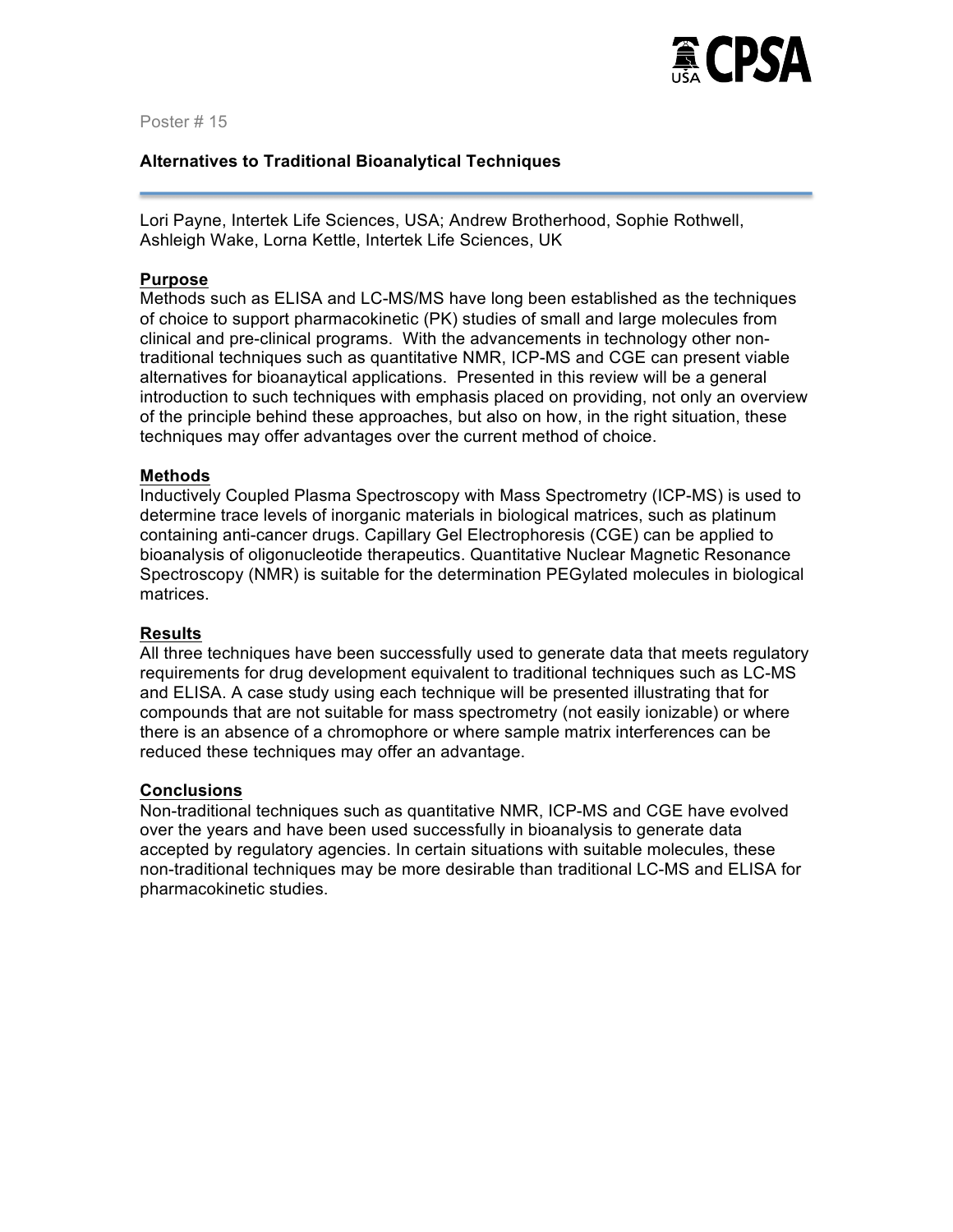

#### **Multiple Aliquot Extraction Of Blood Plasma**

<sup>1</sup>Fred Regnier, <sup>1</sup>Tim Woenker, <sup>1</sup>JinHee Kim, <sup>2</sup>Jiri Adamec, and <sup>1</sup>Tim Schlabach, <sup>1</sup>Novilytic, West Lafayette, IN 47906 and <sup>2</sup>University of Nebraska, Lincoln, NB 68598.

Blood sampling is at the heart of clinical diagnostics and DMPK studies. Determining metabolite, drug, and protein concentrations in the various blood compartments is complicated by biological variation. A volume (C) of freshly drawn blood is composed of a volume (A) of cells and the liquid volume (B) of plasma; i.e.  $A + B = C$ . Although C can be determined easily, A and B vary between subjects. The equation still has two unknowns. Determining the amount of an analyte in a volume C of blood has no meaning unless the liquid volume in the biological compartment in which it is dissolved is known. The most widely employed solution to this problem is to separate the cellular and liquid components of blood. New, miniaturized modes of extracting plasma from finger-stick derived blood by using membrane filtration to remove cells have recently been introduced that eliminate the two unknown dilemma.

Although these new plasma extraction methods have many advantages, a weakness is that collection of additional samples for archiving and further analyses require additional finger-stick sampling. This introduces the possibility of inter-sampling variability. A new, miniaturized sampling technology is being reported here in which multiple plasma samples are extracted from a single blood sample simultaneously by microfluidic transport through channels in a stack of membranes; split ratio and flow velocity in channels being determined by the shape, size, and porosity of membranes through which the sample flows. The driving force for liquid flow in all cases is capillary action. The system laterally splits a drop of whole blood into a series of identical fractions using a single membrane before cell removal by longitudinal filtration begins in a second membrane. Use of a single, high porosity membrane in the initial splitting process increases the probability that multiple samples of plasma will be derived from the same, unfractionated blood sample. It is important to recognize that the rate of plasma flow into a collection vessel (generally a paper disc), and potentially the degree of disc loading is a function of the distance from the site of blood deposition. This is why it is important that a reservoir of blood be rapidly placed over collection vessels before cell removal to assure equal transport distances during filtration and collection. Data will be presented for inter-vessel variation in collection volumes within a device and across multiple fractionation devices. Extraction of 2.5 uL plasma aliquots in a set of collection vessels is generally achieved within 3-5 min. Dried plasma samples are obtained by removing the upper two membrane layers and allowing the collection vessels to air dry.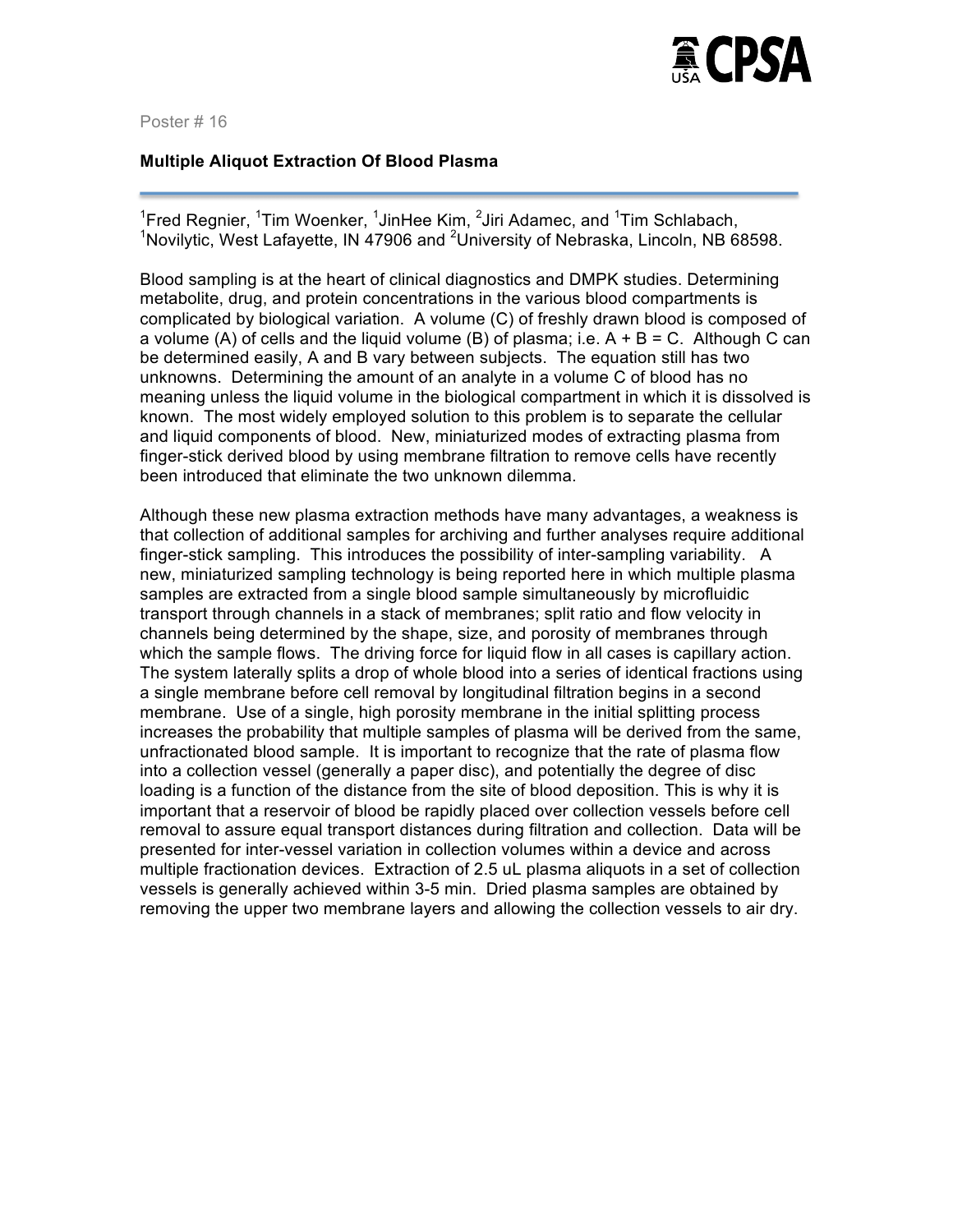

# **Development of a High-throughput LC-MS/MS Assay for Pain Management Panel from Urine**

H. Qiao, J. Ye, E. Majdi, L. Cousins. IONICS Mass Spectrometry Group Inc., Bolton, ON, Canada

# **Background:**

The widespread use and the potential abuse of opiates, sedatives, and stimulants drugs have increased the need and in some cases the requirement to screen patients on a routine basis. Pain panels continue to grow in complexity as more prescription and nonprescription compounds are added. This has made the job of toxicological analysis even more challenging. To fulfill these requirements, a fast, reliable, and accurate LC-MS/MS method has been created for the analysis of a pain panel comprised of 30 drugs on an IONICS 3Q 120 triple quadrupole mass spectrometer.

#### **Methods:**

First, the mixed drug standard solution was spiked into the urine matrix, then diluted with the mobile phase A (100% H2O, 0.1% formic acid) to make a series of concentrations ranging from 0.016 to 16 ng/mL. The internal standard concentration used was 10 ng/mL. The calibrator solutions will be directly injected without further treatment. IONICS 3Q 120 mass spectrometer equipped with a heated coaxial flow ion source and "Hot Source-Induced Desolvation" interface was used. The time-managed MRM in MolanaTM software was used to optimize the dwell time for each MRM transition based on the retention times and the number of MRM transitions within given experiments. The separation was performed on a Shimadzu Prominence LC system. A 10 µL sample was loaded onto a Restek Ultra II Biphenyl column (50 x 2.1 mm, 5um) kept at 40  $\degree$ C. A gradient method was created with a flow rate of 600  $\mu$ L/min and a total LC cycle time of 7.5 minutes. Solvent B was composed of 0.1% formic acid in 100% methanol.

#### **Results:**

A total of 57 MRM transitions were used to monitor 30 drugs including internal standards. No matrix interferences were observed. LC system carryover was checked to ensure the validity of the data. An overlay of the extracted chromatograms of 30 drugs in a 7.5 minute LC run showed that all of the analytes were clearly separated. The calibration curves showed good linearity for all the analytes across the whole concentration range with a coefficient R2>0.99. All calibration curves used a linear weighting regression of 1/x. The LLOQs for the 30 drugs were in the range of 0.032 to 2 ng/mL. At LLOQs, the accuracy was between 84-114%, and CVs were < 10% for all analytes.

#### **Conclusion:**

The results in this study show that in a 7.5-minute LC run, this LC-MS/MS method can effectively separate the 30 pain panel drugs. The quantitation results also indicate that this method is accurate, precise, and reproducible. The LLOQs for all the 30 drugs is in the range of 0.032 to 2 ng/mL, which is 2 to 3 orders lower than the typical screening cutoff concentration (300 ng/mL), and much lower than the typical confirmation cutoff concentration (50 ng/mL) for most of the drugs of abuse. Therefore, this LC-MS/MS method with IONICS 3Q 120 mass spectrometer is an effective combination for clinical pain management to monitor patient drug use and program adherence or for drugs of abuse or other workplace drug testing.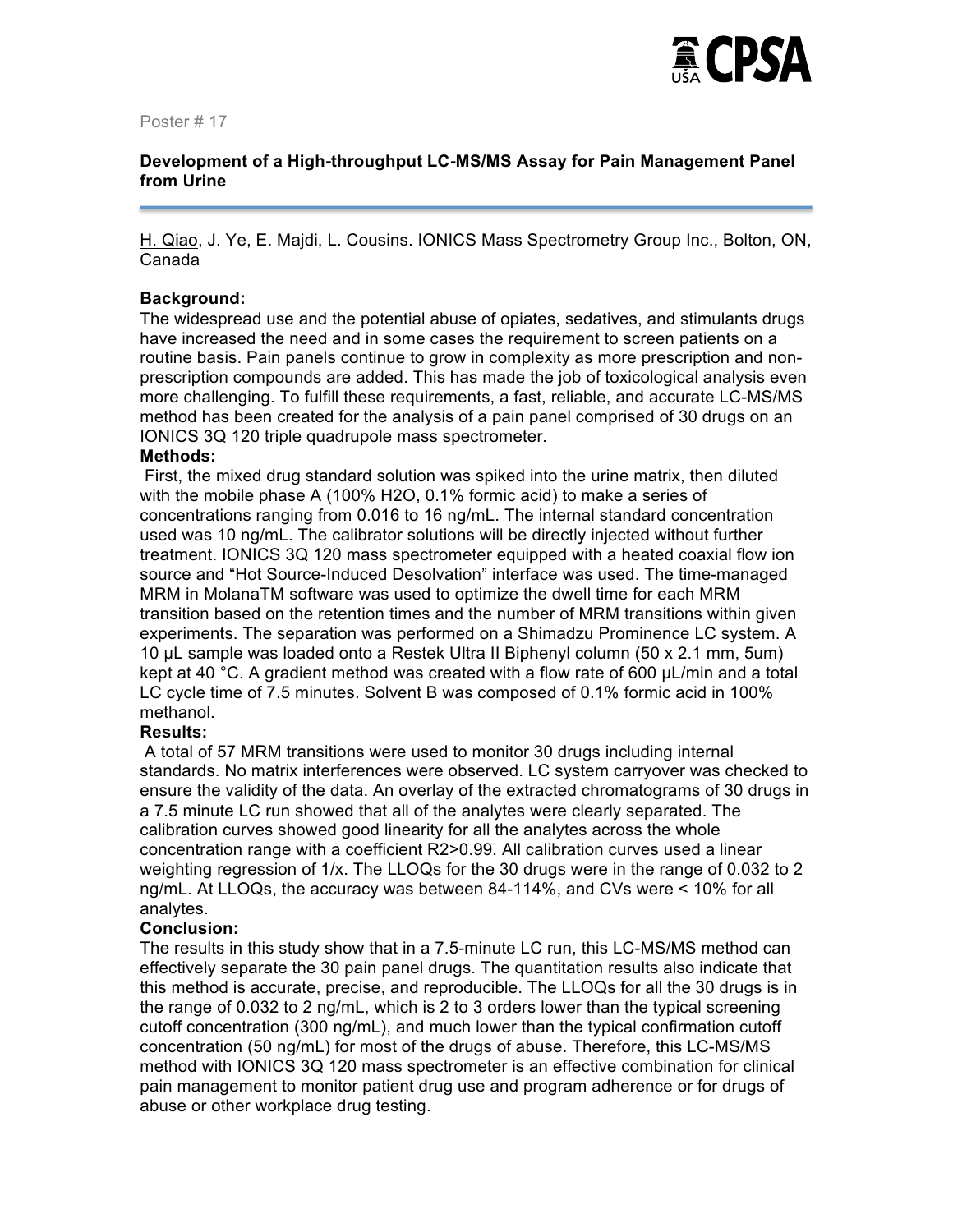

# **A Novel 6x5 LC-MS/MS Peptide Reference Mixture of Instrument Performance Monitoring**

Michael Rosenblatt, Ethan Strauss, Kevin Cook and Marjeta Urh, Promega Corporation, Madison, WI

For the Characterization of Biologics, consistent and optimal monitoring of instrument performance continues to be challenging and has yet to be standardized across all MS laboratories. Towards this end, we have prepared a novel peptide mixture. In combination with an accompanying software tool, this mixture reports on LC-MS instrument performance. The novelty of the mixture is based on the following: The mixture contains 6 peptide sequences in which each sequence is a mixture of 5 isotopologues. Each isotopologue is mixed at different molar ratios so that a linear curve, based on mass and intensities can be produced to assess instrument sensitivity and dynamic range.

In addition to reporting on all critical instrument parameters, the software can also report on parameter history, compare instruments, and display XIC traces for the peptides. This is the first example of a peptide mixture designed to give a reporting of all critical LC and MS parameters in a single run. All of the peptide sets resolve with identical chromatography and are distinguished only by molecular mass. In doing so, we have the advantage of verifying the sensitivity and dynamic range of MS detectors in a single run. In our studies, based on Orbitrap and Q-TOF type instruments, we have detected peptide abundances as low as 20 amole (200 fmole of the heaviest peptide loaded on column). The software tool is also able to detect the peptides spiked into a complex background.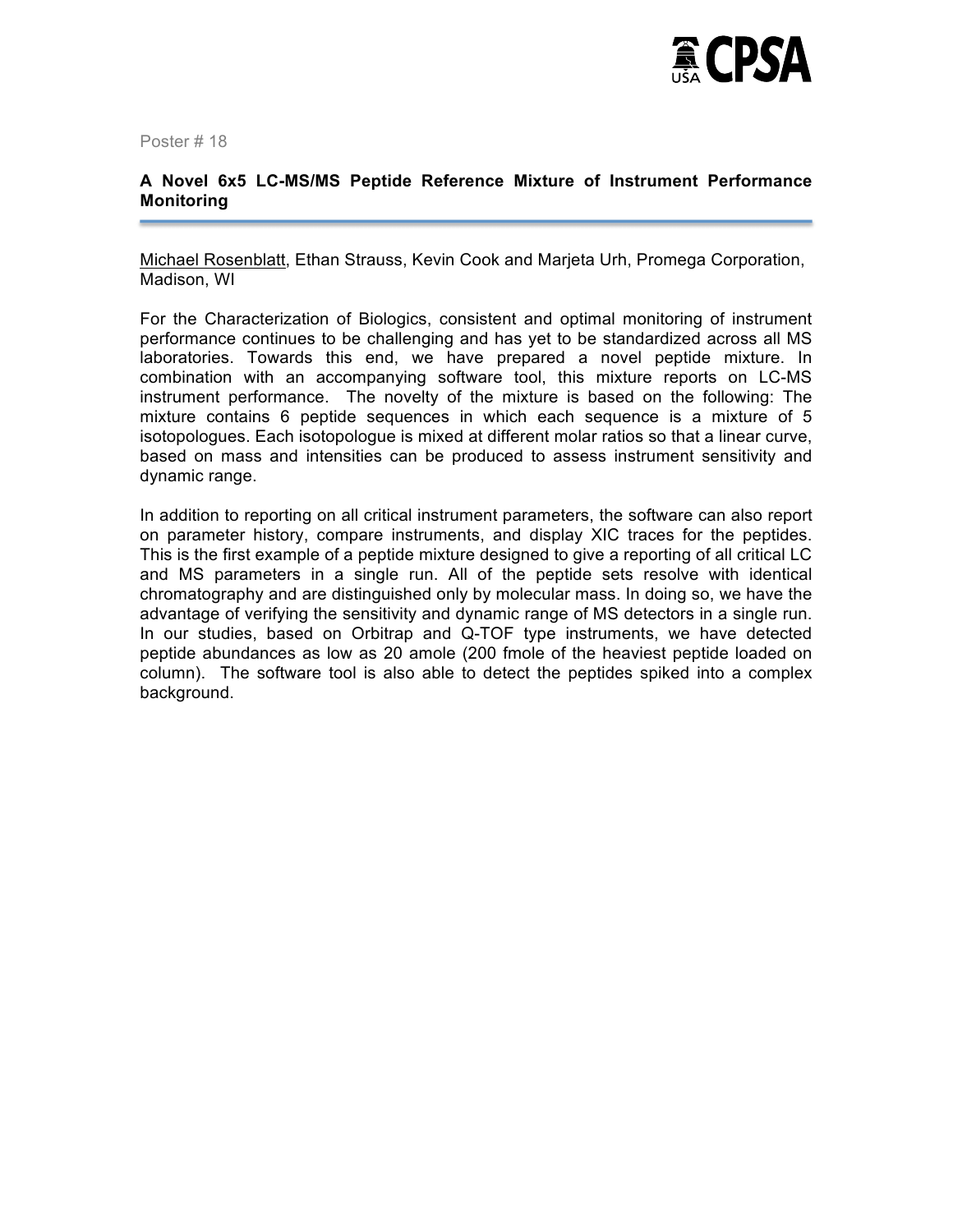

# **The use of pure shift gHSQC nmr as a vital tool in the structure elucidation of subnanomole range compounds**

James H. Small, Gary E. Martin, and R. Thomas Williamson. Process & Analytical Chemistry, NMR Structure Elucidation, Merck Research Laboratories, Rahway, NJ 07065

The ability to accurately interrogate complex natural products, drug metabolites, degradates, trace impurities, and other sample-limited compounds has become quite challenging as sample size is reduced down to the nanomole range or below. Consequently, new analytical techniques to address this issue have become increasingly important and can have an immediate and dramatic impact on the analysis of minute quantities of sample. To that end, we have established the routine use of the pure shift HSQC experiment as a tool to interrogate the structure of scarce compounds. The pure shift variant of the gHSQC pulse sequence allows for the reduction of homonuclear vicinal ( ${}^{1}$ H- ${}^{1}$ H) couplings to afford one-bond ( ${}^{1}$ J<sub>CH</sub>)  ${}^{1}$ H- ${}^{13}$ C correlations with increased sensitivity and resolution. We present here a detailed report on the routine use of the sensitivity-enhanced pure shift HSQC experiment, coupled with 1.7 mm MicroCryoProbe™ technology, to probe nanomole scale analytes. A complex glucocorticoid steroid (betamethasone) and the antineoplastic compound (taxol) will be used to illustrate the general utility of the sensitivity-improved pure shift HSQC experiment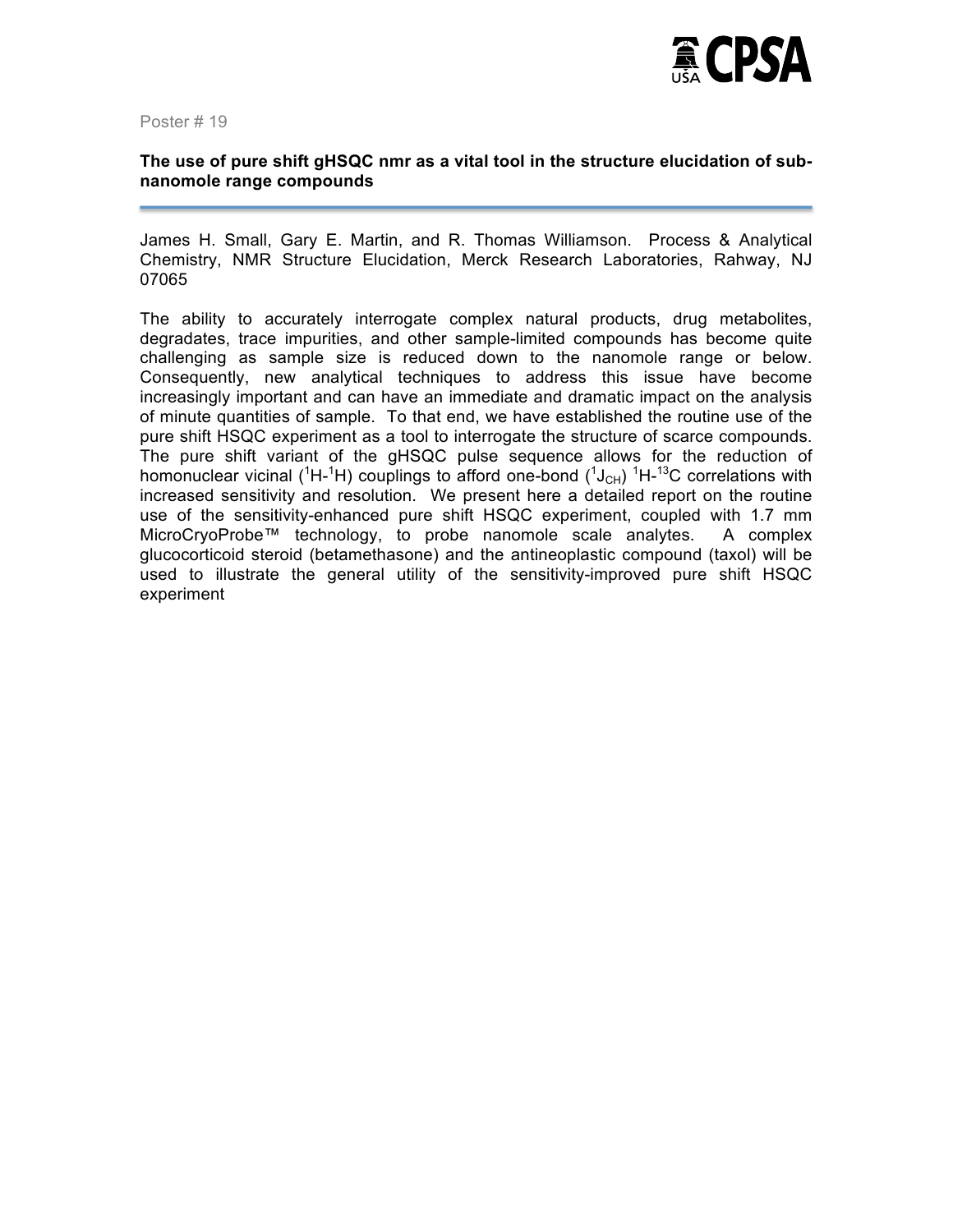

# **LC-MS/MS Method for the Detection of Free Thyroxineand Free TriIodothyronine by Using an Ultra-High Sensitive Triple Quadrupole Tandem Mass Spectrometer**

Zhi-Xin Yuan, Frenny Ruparelia, Verena Gounden, Steven. J. Soldin, Ellie Majdi National Institutes of Health, Bethesda, IONICS Mass Spectrometry, Bolton Ontario

# **Background:**

The majority of routine clinical laboratories perform Free Thyroxine (FT4) and Free Triiodothyronine (FT3) measurements on immunoassay (IA) platforms. These IA's are affected by changes in binding protein concentrations and have a weak inverse linear log relationship to Thyroid Stimulating Hormone (TSH) level in hypo- and hyperthyroid individuals. Also, IA's have poor performance at the upper and lower values of the reference intervals. The gold standard for free thyroid hormone analysis involves preparation of sample using equilibrium dialysis. This is a time consuming and technically difficult technique. However Liquid Chromatography-tandem Mass Spectrometry (LC-MS/MS) following ultrafiltration of the sample at 37°C (method as previously described by Gu et al. Clin Biochem. 2007;40;1386-1391) has been shown to perform better than IA in the above described circumstances and involves a simpler and more convenient sample preparation than that by equilibrium dialysis. Our objective was to improve on the sensitivity of this initial method. Here, we describe our  $3<sup>rd</sup>$  generation LC-MS/MS method with improved sensitivity over the initial mass spectrometry method. **Method:**

Sample preparation was performed by ultrafiltration of 500 µL of serum using a 30 kDa centrifugal filter (Centrifree YM-30, Millipore). Following the addition of the sample to filtering device, samples were centrifuged in a temperature controlled centrifuge at 1113 g for 30 minutes at 37 °C. The ultrafiltrate of 150 µL was added to 450 µL of methanol containing deuterium-labeled Internal Standards (IS) for FT4 and FT3 and was centrifuged. Further, 350 µL of the supernatant was diluted with water, vortexed and 200 µL was injected into LC-MS/MS. FT4 and FT3 were detected by electrospray ionization in negative mode with the following transitions: 775.6/126.7 m/z (for FT4) and 649.9/126.7 m/z (for FT3). The LC-MS/MS setup consisted of a Shimadzu UFLCXR HPLC system interfaced to the IONICS 3Q 320 Triple Quadrupole tandem MS. Chromatographic separation was performed using Poroshell 1.7µm C18 column (100mmx2.1mm) with a gradient mobile phase (A: 2% Methanol in water containing 0.01% acetic acid; B: 98% Methanol, at the flow rate of 0.5 mL/min). Run time per injection was 13 minutes.

#### **Results:**

The method described displayed good linearity over a concentration range of 0-25 pg/mL (FT3) and 0-5 ng/dL (FT4) with  $r^2 > 0.995$ . Between day precision CVs across the concentration range were: 4.8-8.8 % (for FT3) and 7.5-7.8% (for FT4). Lower limit of Quantitation (LLOQ) at signal to noise ratio (S/N) of 10 was 0.2 pg/mL for FT3 and 0.05 ng/dL for FT4 at S/N ratio of 20. The comparison r values with our first generation method were 0.87 and 0.82 for FT4 and FT3 , respectively.

**Conclusion:** The sensitivity of the 3<sup>rd</sup> generation FT4/FT3 method described above is greatly enhanced due to highly sensitive mass spectrometer (IONICS 3Q 320) and column technology. LLOQ is now 10 fold lower than that found for previous reported 2<sup>nd</sup> generation FT4/FT3 LC-MS/MS methods.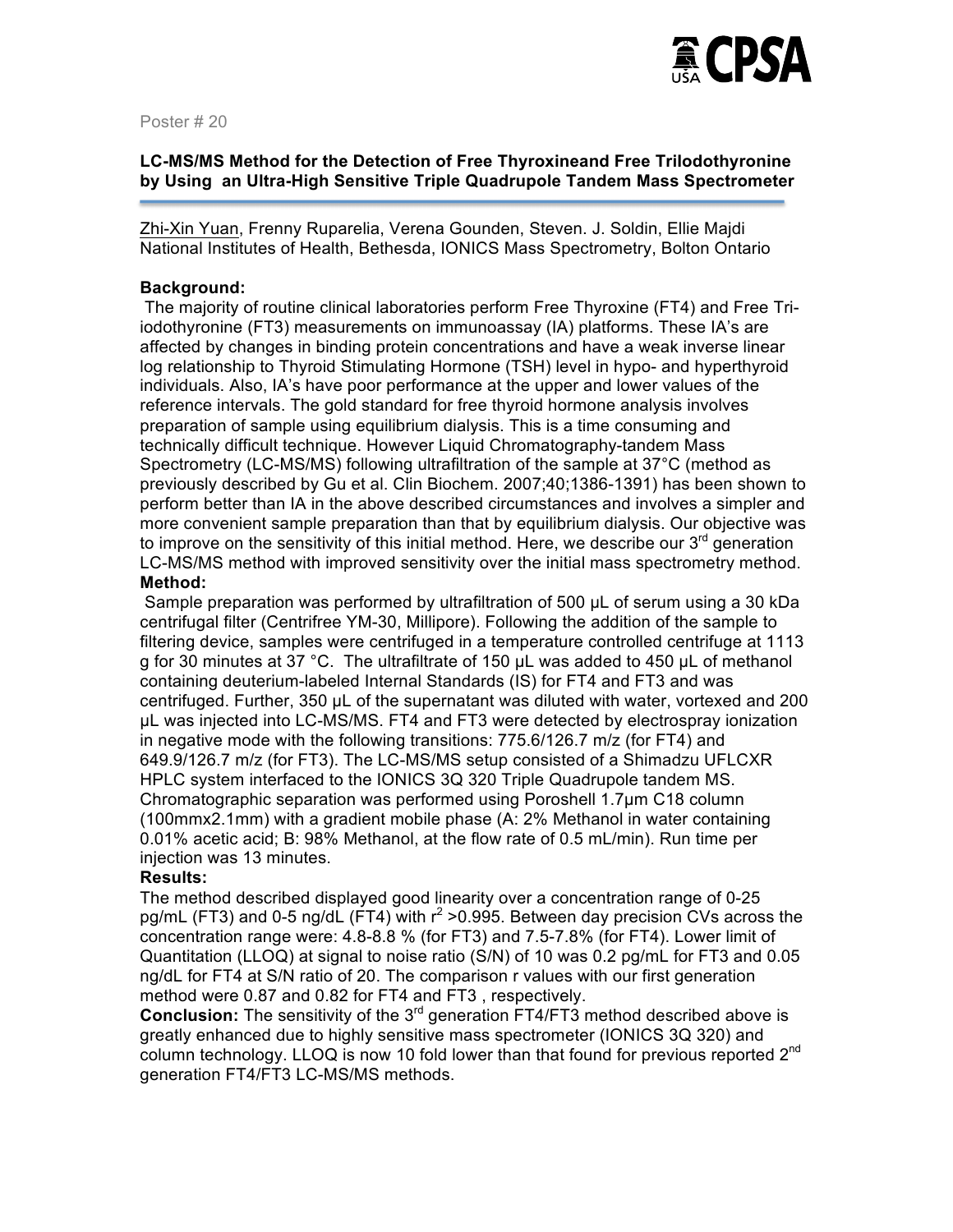

# **Synthesis and Structure Elucidation of Interesting Oxidative Phase I Metabolites of Suvorexant**

James Small, Steven Pitzenberger, Chris Cox, Paul Coleman, Semhal Berhane, Ray McClain, Dan Cui, Tammie Cabalu, Bo Liu, Jingjun Yin, John Limanto, and Debra Wallace

Over the past decade a significant amount of research has focused on the use of potent dual orexin receptor antagonists (DORA's) as targets for the treatment of insomnia and other sleep-related disorders. During that time, Merck has discovered and optimized a unique family of substituted diazepanes culminating in the development of our recently approved sleep medicine suvorexant.

The objective of the research discussed here was to synthesize and determine the structure of the unknown metabolites of interest (M9, M16, and M17). While the project team was able to clearly identify M9 via the direct synthesis of the oxidative product of the benzylic methyl group, the preparation of the expected direct substitution product of suvorexant at the chlorine did *not* give the desired metabolite. This poster presentation will give a detailed account of the structure elucidation of key *in vitro* metabolites of suvorexant using high resolution NMR and LC-MS. In addition, this presentation will also introduce the use of novel biotransformation platforms (such as Codexis Enzymes) to generate metabolites of sufficient quantity to characterize by state-of-the-art analytical techniques (NMR and HRMS).

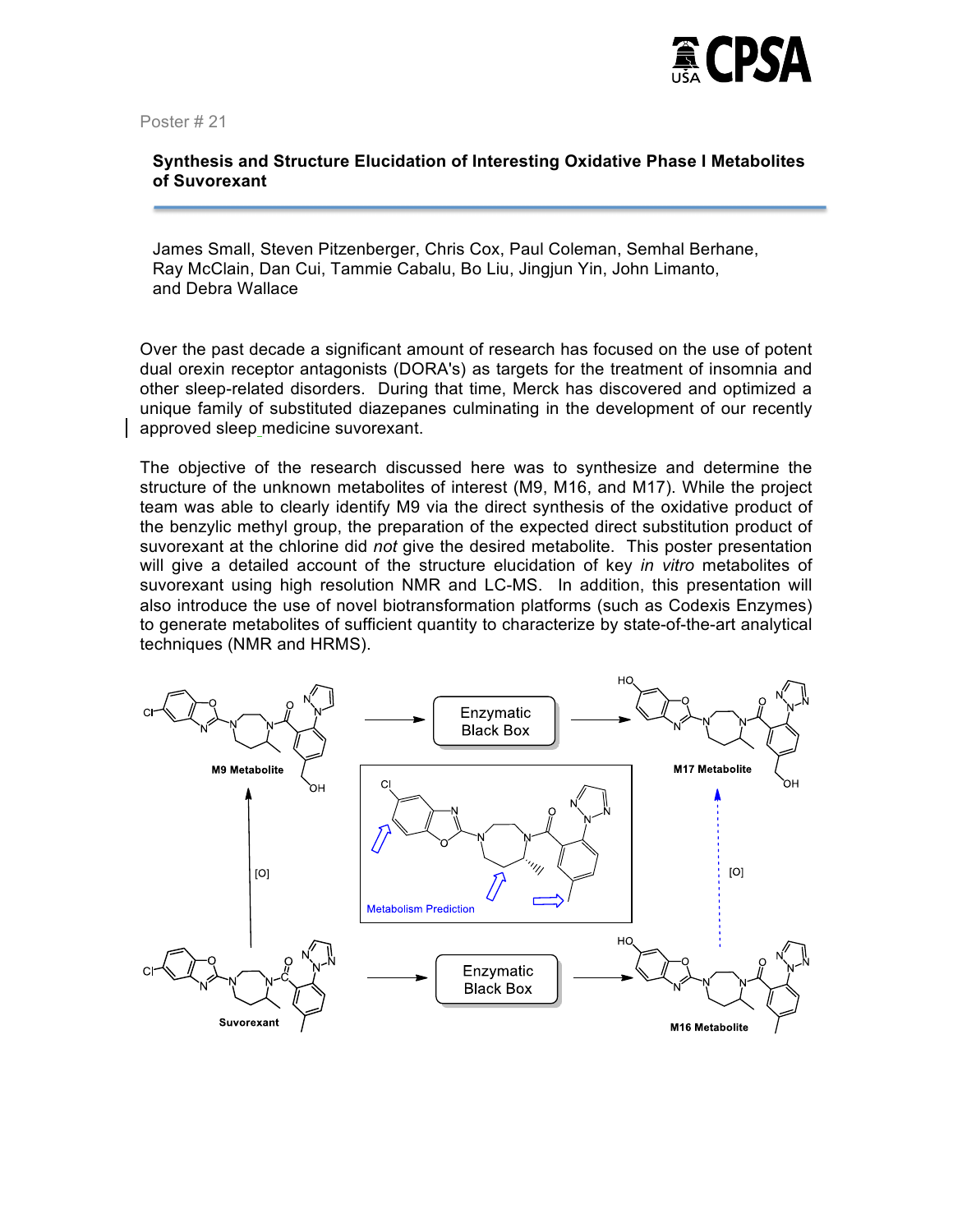

# **Minimize the Cyber Attack Surface of Medical Devices**

# Mark Janeczko, Dedicated Computing

Healthcare in the U.S. is transforming into one of the most technology-intensive industries. Advances in medical devices, for instance, enable those devices to collect more data and deliver more advanced care than ever. Many devices are networked so that they can communicate with electronic health records and remote storage, delivering new benefits. But as medical device manufacturers are learning, along with new capabilities come new cyber-security risks. . Medical device manufacturers and the computing suppliers that work with them are in a position to stay ahead of threats. It's a matter of taking the right steps.

- 1. **Design** with security in mind
- 2. **Remove** unnecessary components in software stack
- 3. **Keep** a current, ready-to-validate software stack ready for faster patch development
- 4. **Whitelis**t applications, restricting what can run
- 5. **Freeze** the operating system to block unwanted changes

As healthcare enters the digital era, patient information is becoming increasingly vulnerable, it's critical to be proactive.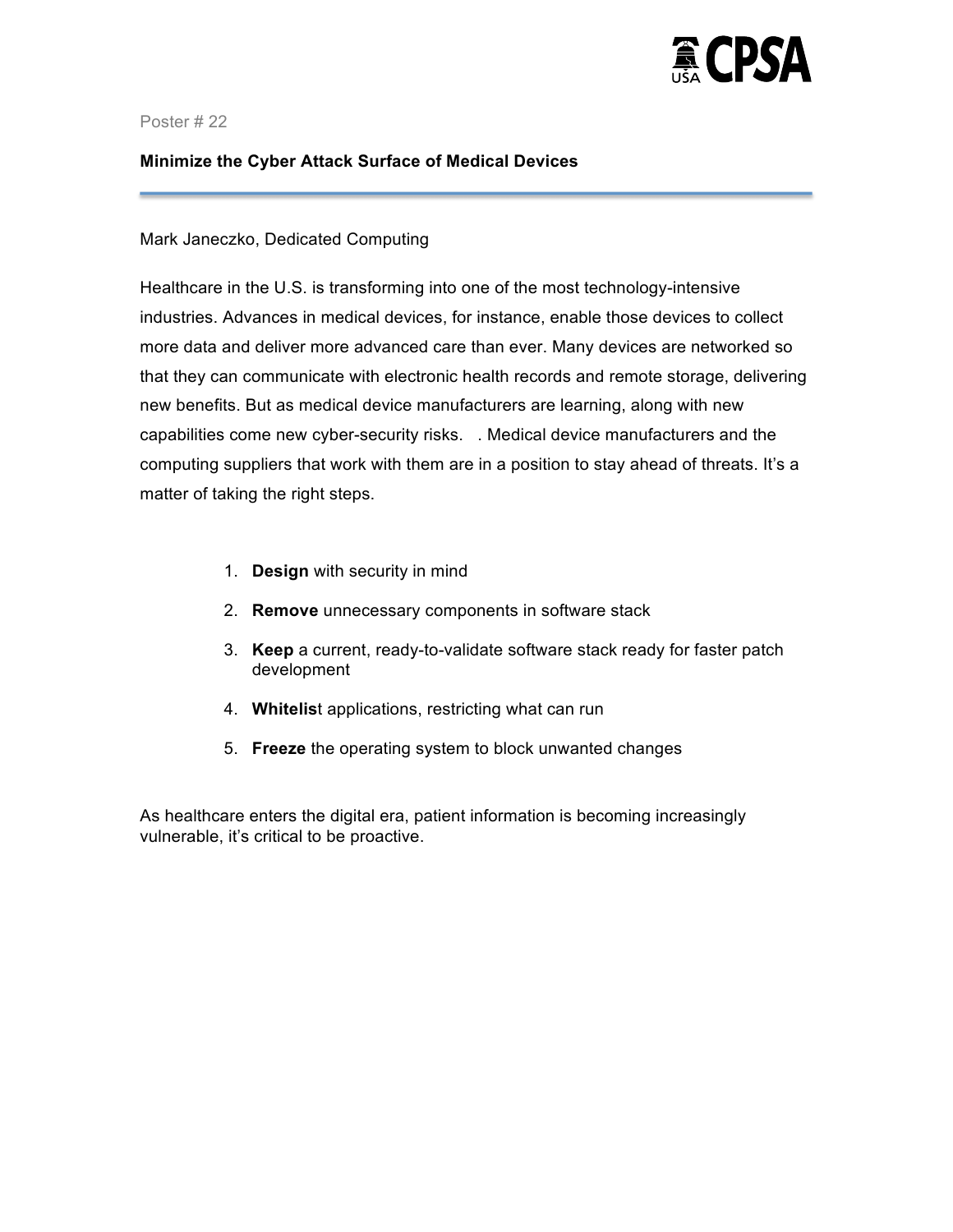

# **Automated Structure Elucidation of Unknown Metabolites in Pharmaceutical and Metabolomics Studies using Tandem Mass Spectral Data and the Masspec Algorithm**

Marshall M. Siegel, Gary Walker; MS Mass Spec Consultants, 39-24 Grant St., Fair Lawn, NJ 07410, 201 791 1627, siegelmarshall@hotmail.com

A novel algorithm, called MASSPEC, was designed to elucidate/correlate chemical structures with observed tandem mass spectra acquired in exact mass or nominal mass modes using any ionization method. The program is ideally suited to analyze metabolomics and metabolite data since the product structures are based upon classes of known starting structures (natural products) or upon known structures (pharmaceuticals), respectively, each producing a variety of possible metabolic modifications that can be incorporated into the algorithm. The details for extracting the metabolite structure from the raw data will be described.

The underlying principle of the MASSPEC algorithm is that a proposed chemical structure is described by connected sets of atoms that do not fragment further, where each set is referred to as a superatom. The chemical structure is therefore a connected set of superatoms, where the connections are viewed as the chemical bonds linking the superatoms. A mass spectrum is generated from ionized substructures of the original parent molecule, whereby the connectivities of the superatoms in the original molecule remain intact, are broken or are modified by predicted rearrangements. In addition, substructures, referred to as floating superatoms, are incorporated into the calculation. These floating superatoms can be located anywhere within the molecule but are localized by determining their presence in each of the fragment ions. The floating superatoms can serve as additions or losses of substructures to a superatom, thereby behaving as metabolic changes to the parent structure. A scoring system, based upon the number of bonds cleaved and the mass accuracy of the observed vs. predicted masses are used to predict the best possible chemical structures for the fragment ions from a number of possibilities. Applications and strategies for use of the algorithm will be illustrated for two metabolomics problems of unknown metabolites related to norcardamine and tetracycline and for three primary metabolites from three different pharmaceuticals. The MASSPEC algorithm exhaustively computes all the possible substructures, limited only by the input constraints, and correlates them with the observed ions, a task which is virtually impossible to achieve by hand calculations.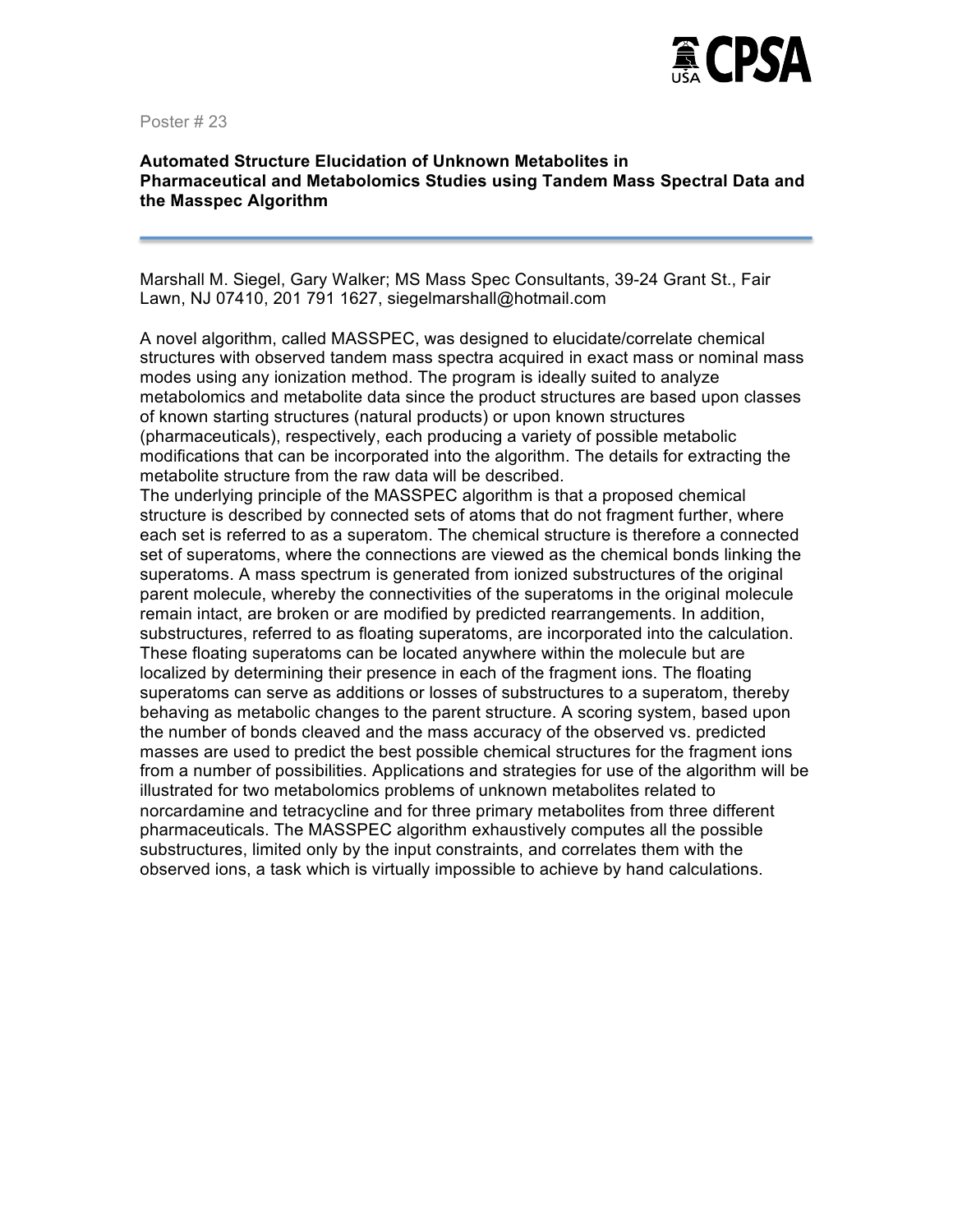

# **Analysis of polysorbates in biotherapeutic products using two-dimensional HPLC coupled with mass spectrometer**

William Hedgepeth, Kenichiro Tanaka; Shimadzu Scientific Instruments, Inc., Columbia MD

Polysorbate 80 is commonly used for biotherapeutic products to prevent aggregation and surface adsorption, as well as to increase the solubility of biotherapeutic compounds. A reliable method to quantitate and characterize polysorbates is required to evaluate the quality and stability of biotherapeutic products. Several methods for polysorbate analysis have been reported, but most of them require time-consuming sample pretreatment such as derivatization and alkaline hydrolysis because polysorbates do not have sufficient chromophores. Those methods also require an additional step to remove biotherapeutic compounds. Here we report a simple and reliable method for quantitation and characterization of polysorbate 80 in biotherapeutic products using two-dimensional HPLC.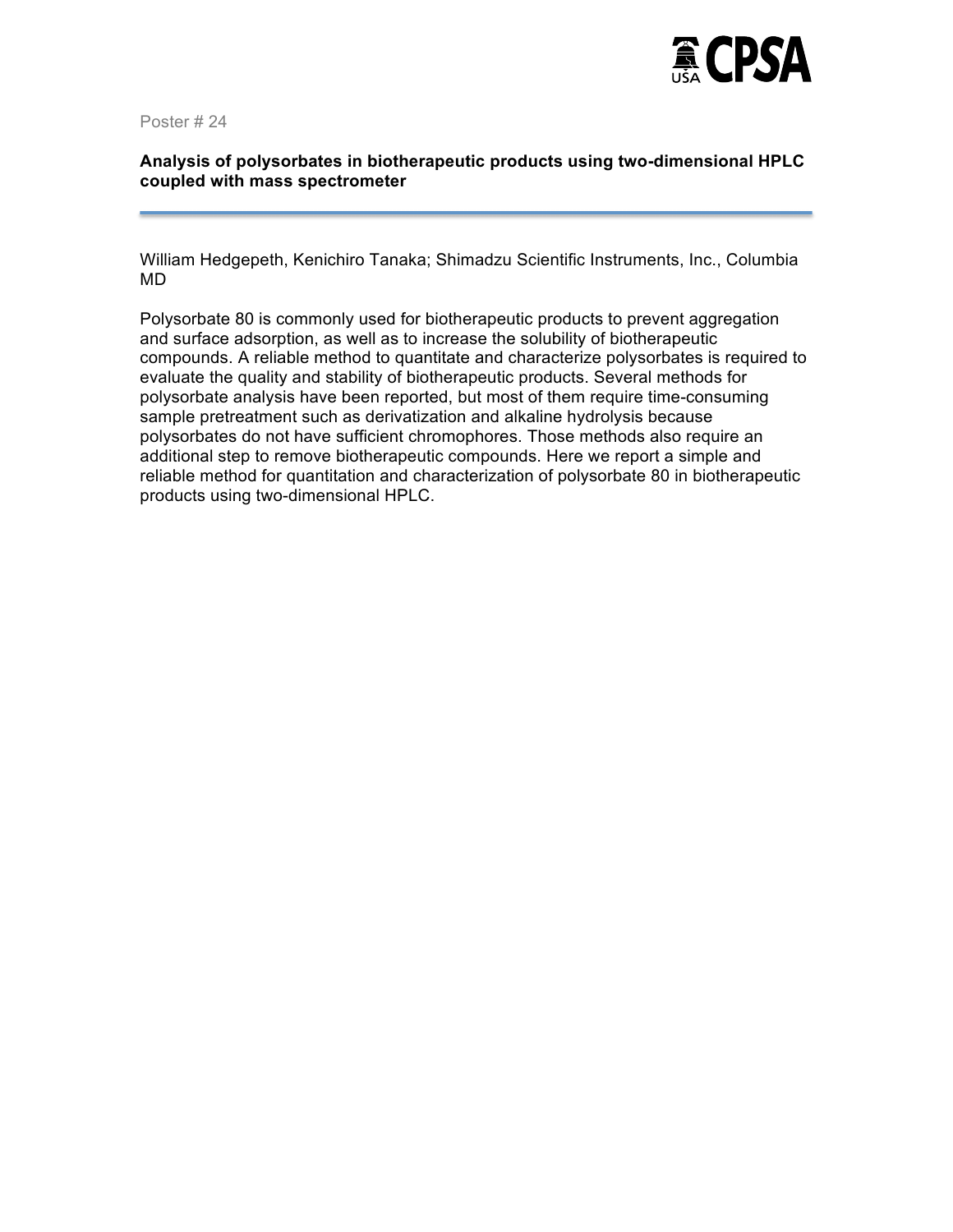

#### **In-Vitro ADC Linker Stability Investigations in Biological Matrices**

Kristen Jurusik, Sherry Wang, Matthew Szapacs, Yanwen Qian, Christopher Evans, GlaxoSmithKline, 709 Swedeland Road, UW2110, King of Prussia, PA 19406, USA

The increasing prevalence of Antibody Drug Conjugates (ADCs) in cancer research has sparked an interest by both the industry and regulators to understand the ability of the ADC molecule to shed the linker and payload in vitro. A recent enquiry from the FDA regarding the stability of the maleimidocaproyl linker for one of GSK's ADC assets currently in development prompted a series of experiments to characterize this linker. The initial experiment involved fresh rat, monkey and human plasma and human blood spiked at pre-determined concentrations with the targeted ADC and incubated under various conditions with subsequent quantification of the cys-mc-monomethyl auristatin F (MMAF) using validated LC-MS/MS assays. Storage of the spiked ADC samples at -20°C was also included in the stability test. Following the acquisition of the incubation time-course and whole blood stability data, further experiments were developed and conducted in human plasma, blood and buffer solutions to investigate the role temperature and pH have on the ADC-linker-payload stability and possible matrix cysteine binding to residual linker-payload which lead to the generation of free cysmcMMAF. The results of these *in vitro* experiments presented allow an in depth look at the importance of conducting a thorough analysis of an ADC to accompany *in vitro* GLP data prior to the start of a first-time in human (FTIH) study. This approach proved to be a viable experiment in assessing the ADC linker behavior and provides a potential application for the evaluation of future ADCs.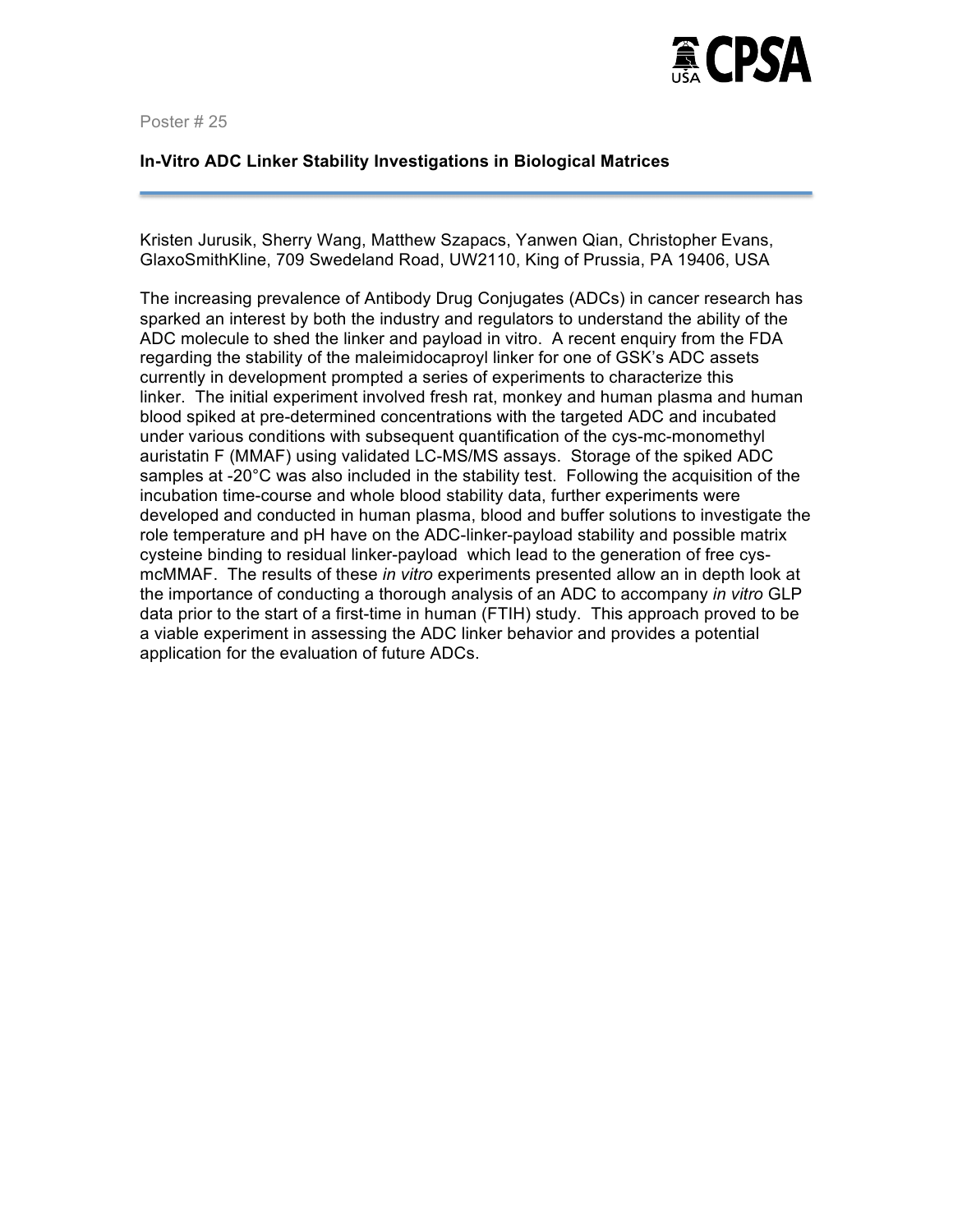

# **Determination of Drugs in Serum using Heart-cutting Two-dimensional Ultra High Performance Liquid Chromatography**

Kenichiro Tanaka, William Hedgepeth\_Shimadzu Scientific Instruments, Inc., Columbia, Maryland

HPLC separation and quantitation are often used for measurement of drug concentrations in the blood. When analyzing the concentration of a drug in blood using HPLC, it is necessary to separate analytes from other compounds. However, the separation of analytes and other compounds in blood is not easy because of the complex matrix. Sample preparation is useful for these cases to reduce matrix, but it can take a long time. In this poster, we analyzed propranolol in serum using heartcutting twodimensional ultra high performance liquid chromatography. This method was developed on our UHPLC system equipped with a high-pressure switching valve. Separation is conducted sequentially by the 1st column and then the 2nd column in this analysis. Valve switching and other operations are set within the software time program, thereby enabling automated, continuous analysis. Five different levels of propranolol standard solution ranging from 0.1 to 10 mg/L were used for the linearity evaluation. The coefficients of determination were more than 0.999. The peak area reproducibility for a concentration of 1 mg/L was 0.98 % (n=6).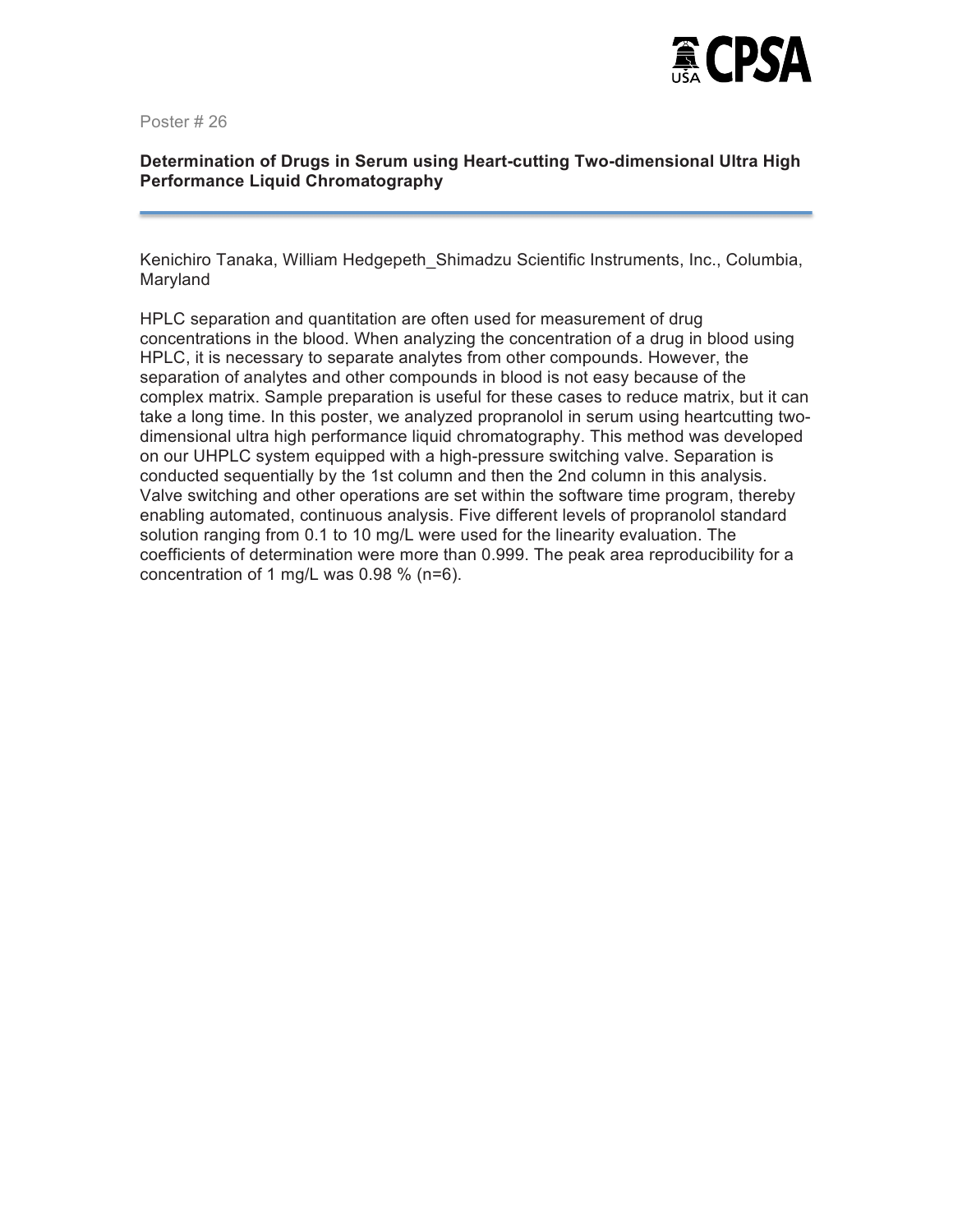

# **A Rapid and Reproducible Immuno-MS Platform from Sample Collection to Quantitation of IgG**

Rachel Lieberman1, David Colquhoun1, Jeremy Post1, Brian Feild1, Scott Kuzdzal1, Fred Regnier2, 1Shimadzu Scientific Instruments, Columbia, MD, USA 2Novilytic L.L.C, North Webster, IN, USA

Dried blood spot analysis (DBS) has provided clinical laboratories a simple method to collect, store and transport samples for a wide variety of analyses. However, sample stability, hematocrit effects and inconsistent spotting techniques have limited the ability for wide spread adoption in clinical applications. Dried plasma spots (DPS) offer new opportunities by providing stable samples that avoid variability caused by the hematocrit. This presentation focuses on an ultra-fast-immuno-MS platform that combines next generation plasma separator cards (Novilytic L.L.C., North Webster, IN) with fully automated immuno-affinity enrichment and rapid digestion as an upfront sample preparation strategy for mass spectrometric analysis of immunoglobulins. Combining the sample collection technique of next generation plasma separator Noviplex cards for quick plamsa collection from whole blood, with the automated affinity selection and trypsin digestion of the Perfinity workstation coupled to LCMS-8050, provides a very rapid and reproducible Immuno-MS platform for quantitation of IgG peptides. Furthermore, this rapid immuno-MS platform can be applied to many other peptide/protein applications.